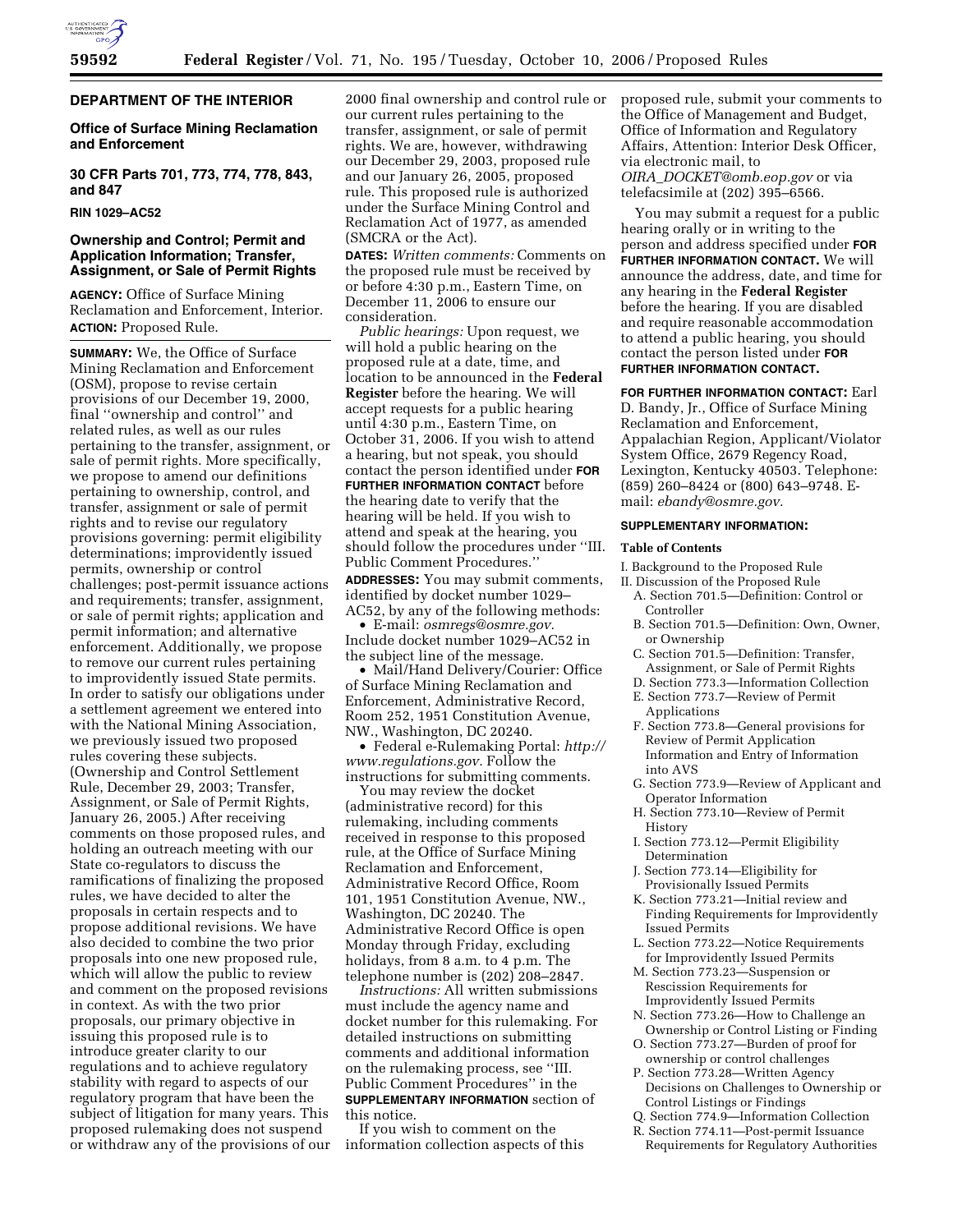and Other Actions Based on Ownership, Control, and Violation Information S. Section 774.12—Post-permit Issuance

- Information Requirements for Permittees T. Section 774.17—Transfer, Assignment,
- or Sale of Permit Rights
- U. Section 778.8—Information Collection V. Section 778.11—Providing Applicant
- and Operator Information
- W. Section 843.21—Procedures for Improvidently Issued State Permits
- X. Sections 847.11 and 847.16—Criminal penalties and civil actions for relief
- III. Clarifications to the Preamble to Our 2000 Ownership and Control Final Rule
- IV. Public Comments Procedures
- V. Procedural Determinations

### **I. Background to the Proposed Rule**

This proposed rule would amend certain provisions of our 2000 final ownership and control rule (65 FR 79582) and our current rules pertaining to the transfer, assignment, or sale of permit rights at 30 CFR 701.5 (definition of *transfer, assignment, or sale of permit rights*) and 30 CFR 774.17 (regulatory requirements). The 2000 final rule, which took effect for Federal programs (*i.e.*, SMCRA programs for which OSM is the regulatory authority) on January 18, 2001, primarily addresses issues concerning and related to ownership or control of surface coal mining operations under section 510(c) of SMCRA. 30 U.S.C. 1260(c). Under section 510(c), an applicant for a permit to conduct surface coal mining and reclamation operations (hereafter ''applicant'' or ''permit applicant'') is not eligible to receive a permit if the applicant owns or controls any surface coal mining operation that is in violation of SMCRA or other applicable laws. In addition to implementing section 510(c), the rule also addresses, among other things, permit application information requirements, post-permit issuance information requirements, entry of information into the Applicant/ Violator System (AVS), application processing procedures, and alternative enforcement. *See generally* 65 FR 79661–71. Our current rules pertaining to the transfer, assignment, or sale of permit rights contain, among other things, application submission, review, and approval criteria. We have historically viewed our transfer, assignment, or sale rules as related to our ownership and control rules because our current definition of *transfer, assignment, or sale of permit rights* (30 CFR 701.5) incorporates ownership and control concepts.

On February 15, 2001, the National Mining Association (NMA) filed a lawsuit in the U.S. District Court for the District of Columbia in which it challenged our 2000 final rule on

multiple grounds. NMA's lawsuit included a challenge to our transfer, assignment, or sale rules. Although the 2000 rule did not include any amendments to our transfer, assignment, or sale rules, NMA argued that we reopened those rules by proposing to revise them in the proposed rule that preceded the 2000 final rule. *See* 63 FR 70580, 70591, 70601 (Dec. 21, 1998).

As we explained in our 2003 proposed rule, NMA's lawsuit is the latest chapter in litigation concerning ownership and control and related issues. Litigation in this area involving, at various times, OSM, State regulatory authorities (administering OSM-approved State programs), NMA, and environmental groups—has been contentious and ongoing, virtually uninterrupted, since at least 1988. The 2000 final rule, which we are proposing to revise, replaced a 1997 interim final rule (62 FR 19451), which was partially invalidated by the U.S. Court of Appeals for the District of Columbia Circuit. *National Mining Ass'n* v. *Dep't of the Interior,* 177 F.3d 1 (DC Cir. 1999) (*NMA*  v. *DOI II*). The interim final rule replaced three sets of predecessor regulations dating back to 1988 and 1989 (53 FR 38868, 54 FR 8982, 54 FR 18438), which were invalidated by the DC Circuit because the court found that one aspect of the rules was inconsistent with section 510(c) of SMCRA. *National Mining Ass'n* v. *Dep't of the Interior,* 105 F.3d 691 (D.C. Cir. 1997) (*NMA* v. *DOI I*). The preamble to the 2000 final rule contains a detailed discussion of the prior rules and the related litigation. *See generally* 65 FR 79582–84.

This ongoing cycle of litigation has created a great deal of regulatory uncertainty for OSM, State regulatory authorities (administering OSMapproved State programs), the regulated community, and the public in general. Thus, in an effort to bring the litigation between OSM and NMA to an end, we entered into negotiations with NMA in an attempt to settle NMA's challenge to the 2000 final rule. Ultimately, the parties were able to settle all of the issues presented in NMA's rule challenge. Under the terms of the settlement, we agreed to publish two proposed rules in the **Federal Register**  in accordance with the Administrative Procedure Act's standard notice and comment procedures. We did not agree to finalize any of the provisions as proposed. In order to fulfill our obligations under the settlement agreement, we published the first of the proposed rules—relating to ownership and control and related issues—on December 29, 2003. 68 FR 75036 (2003 proposed rule). The public comment

period, as extended, closed on March 29, 2004. We published the second proposed rule—relating to the transfer, assignment, or sale of permit rights—on January 26, 2005. 70 FR 3840 (2005 proposed rule). The public comment period, as extended, closed on April 15, 2005. In the settlement agreement, we also agreed to publish certain clarifications to our preamble supporting the 2000 final rule. We published those clarifications in the preamble to our December 29, 2003 proposed rule. 68 FR 75043. However, because we today withdraw our 2003 proposed rule (as well as our 2005 proposed rule), we are repeating the clarifications in today's proposed rule.

After the comment periods had closed on the two proposed rules described above, we reviewed all comments received and decided it was appropriate to meet with representatives of our State co-regulators before taking further action on the two proposals. States with OSM-approved SMCRA programs have primary responsibility for the regulation of surface coal mining and reclamation operations within their State and must have State rules that are consistent with, and no less stringent than, our national rules. Thus, because any new national rules could directly affect the primacy States, we deemed it important to meet with the States prior to promulgating any new rules. We met with the State representatives from June 7–9, 2005, in Cincinnati, OH. The results of the outreach meeting are detailed in a report that is included in the administrative record supporting this rulemaking initiative. After our outreach meeting with the States, we also met with representatives of NMA, as a courtesy, to inform them of the status of, and our potential future actions with regard to, the two proposed rules we issued in accordance with the settlement agreement. We deemed this meeting appropriate because the litigation NMA instituted over our 2000 final rule is still pending in Federal district court, and the parties are still required to file periodic joint status reports with the court.

After meeting with the States, we conducted further internal research and deliberations and reassessed our options. Given the historic interrelatedness of our ownership and control and transfer, assignment, or sale rules, we decided it was best to combine the topics covered in the two proposed rules and issue one, new reproposal. This approach will allow the public to view the proposed changes in context and provide more meaningful comments. With respect to the ownership and control amendments we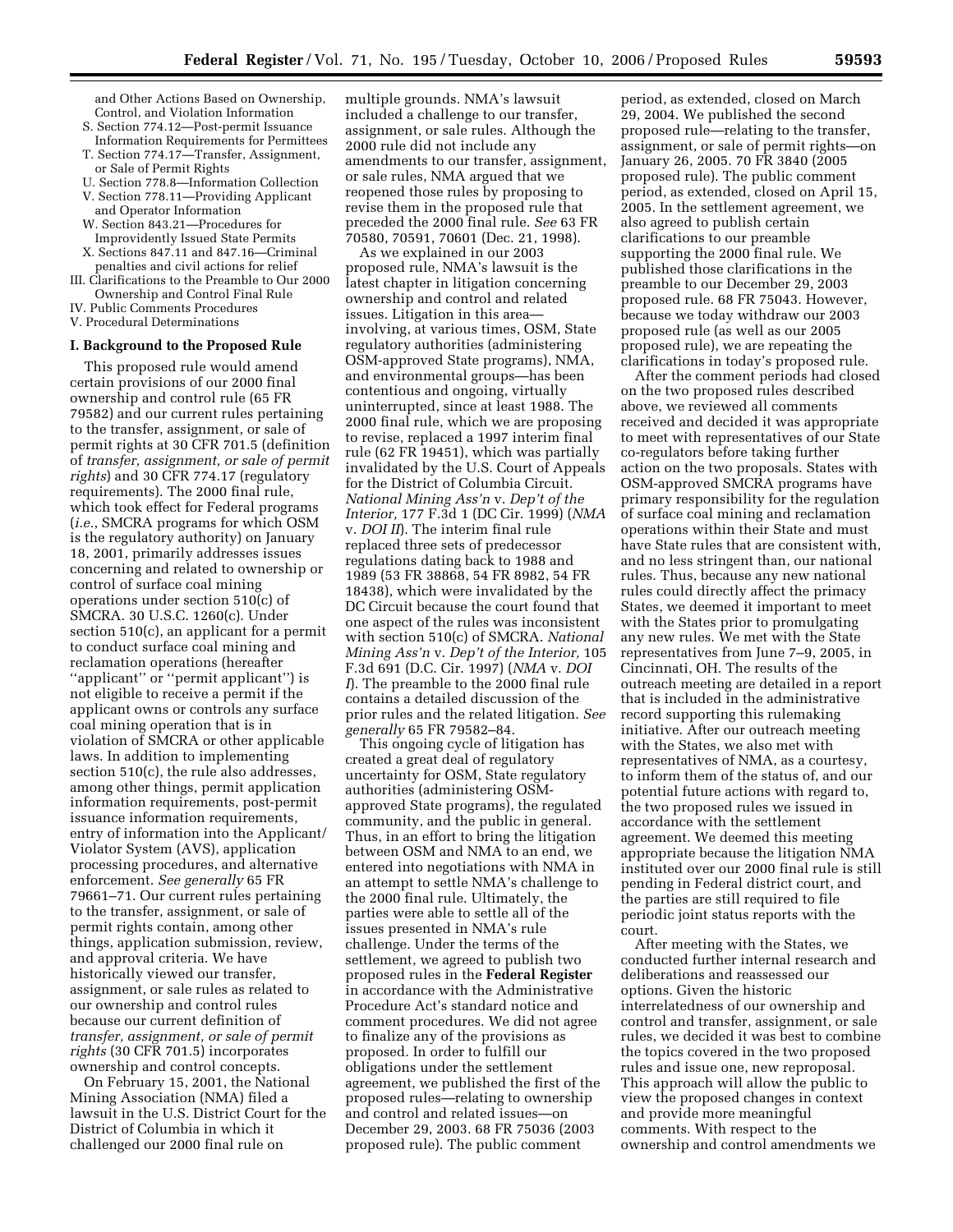propose today, we have considered the comments received on our 2003 proposed rule and additional input from the States and have concluded that, with a few exceptions, we do not need to deviate substantially from our 2003 proposal. (We note any significant departures in the discussion of the proposed rule, below.) However, our proposed transfer, assignment, or sale amendments (discussed under headings C and T, below) do differ from our 2005 proposal in material respects.

As with the 2003 and 2005 proposed rules, our settlement agreement with NMA does not obligate us to issue a final rule based on this proposal. We will give due consideration to any public comments received on the proposed rule before deciding whether to issue a final rule and whether to finalize any provisions as proposed. We view this rulemaking initiative as an opportunity to ensure we and our State counterparts have the tools we need to enforce SMCRA, clarify ambiguous provisions in our regulations, and reduce reporting burdens on the coal mining industry and regulatory authorities. We are hopeful that any final rule resulting from this proposal will introduce a measure of regulatory stability to areas that have been in flux since at least 1988.

### **II. Discussion of the Proposed Rule**

In this section we discuss the proposed revisions to our rules. With relatively few modifications, we are carrying forward the proposed ownership and control and related amendments that were the subject of our 2003 proposed rule, which was based on our settlement agreement with NMA. With regard to the transfer, assignment, or sale issues discussed under headings C and T, below, the settlement did not require us to propose any specific regulatory language; we committed only to propose new transfer, assignment, or sale rules. While we are carrying forward some aspects of the proposed transfer, assignment, or sale amendments from our 2005 proposed rule, including the key conceptual change, today's proposal does differ from the 2005 proposal in some material respects.

Following are discussions of our proposed revisions to certain of our definitions at 30 CFR 701.5 and to our rules at 30 CFR parts 773, 774, 778, 843, and 847.

### *A. Section 701.5—Definition: Control or Controller*

In the 2000 final rule, we defined *control* or *controller* in terms of certain circumstances or relationships that

establish a person's control of a surface coal mining operation. We also provided examples of persons who may be, but are not necessarily, controllers. NMA challenged the definition of *control* or *controller* on multiple grounds, including allegations that the definition is vague, arbitrary and capricious, and contrary to *NMA* v. *DOI II*. Given the alleged vagueness of the definition, NMA also objected to the requirement that an applicant must list all of its controllers in a permit application.

In order to settle this claim, we agreed to propose removing from the definition of *control* or *controller* at 30 CFR 701.5 the following: all of paragraph (3) (general partner in a partnership); all of paragraph (4) (person who has the ability to commit financial or real property assets; from paragraph (5), the phrase ''alone or in concert with others,'' the phrase ''indirectly or directly,'' and all of the examples at paragraphs (5)(i) through (5)(vi). Both parties agreed that if we adopted the proposed revisions, the remaining portion of the definition would still allow a regulatory authority to reach any person or entity with the ''ability'' to determine the manner in which a surface coal mining operation is conducted. Both parties also agreed that the ''ability to determine'' standard could encompass indirect and direct control, as well as control in concert with others, where there is actual ability to control. We are carrying this proposal forward from our 2003 proposal.

Despite our renewed proposal to remove two categories of controllers from the definition of *control* or *controller* (general partner in a partnership; person who has the ability to commit financial or real property assets), and the list of examples of persons who may be controllers, we stress that, under this proposal, all of these persons may still be controllers. In fact, general partners and persons who can commit assets are almost always controllers. *See, e.g.*, *NMA* v. *DOI II*, 177 F.3d at 7. However, because these persons are already covered under the ''ability to determine'' standard, we propose to remove them from the regulatory text in order to simplify the definition. Likewise, although we propose to remove the examples of controllers, these persons may still be controllers if they in fact have the ability to determine the manner in which a surface coal mining operation is conducted. In our experience implementing section 510(c) of SMCRA since 1977, the persons identified in the examples are often controllers. Therefore, our discussion of these

examples in the preamble to the 2000 final rule remains instructive, though it is important to remember that these examples are not exhaustive. *See* 65 FR 79598–600.

In today's proposed rulemaking, our proposed revision of the definition of *control* or *controller* is coupled with a proposal to remove the requirement to list all controllers in a permit application under current 30 CFR 778.11, which is also carried forward from our 2003 proposal. Instead, as discussed in more detail under heading V, below, we propose to modify the information disclosure requirements of 30 CFR 778.11 so that they more closely resemble certain application information requirements of section 507 of SMCRA. We propose this revision to the permit application information requirements in order to establish an objective standard for both applicants (who must submit certain information in a permit application) and regulatory authorities (who review applications for completeness and compliance with the Act). This proposed revision would also reduce the information collection burden for both permit applicants and regulatory authorities.

The ''ability to determine'' standard discussed above gives regulatory authorities flexibility to consider all of the relevant facts, on a case-by-case basis, in determining whether control is present; regulatory authorities also have the leeway to follow control wherever it may exist in a series of business relationships. However, while it is important for regulatory authorities to retain this flexibility and leeway, it is difficult to have an objective information disclosure standard based on this type of definition. By removing the requirement for applicants to list all of their controllers in a permit application, this proposal would greatly reduce any uncertainty or subjectivity associated with the relevant permit information disclosure requirements. In sum, the proposals discussed above would give regulatory authorities the flexibility they need to enforce the Act, while simultaneously making the permit information requirements more objective and less burdensome.

### *B. Section 701.5—Definition: Own, Owner, or Ownership*

In its judicial challenge, NMA claimed that the definition of *own*, *owner*, or *ownership* at 30 CFR 701.5 in our 2000 final rule is inconsistent with SMCRA, arbitrary and capricious, and contrary to *NMA* v. *DOI II*. NMA also took issue with the ''downstream'' reach of the rule, as it pertains to ownership. The term ''downstream,'' as used by the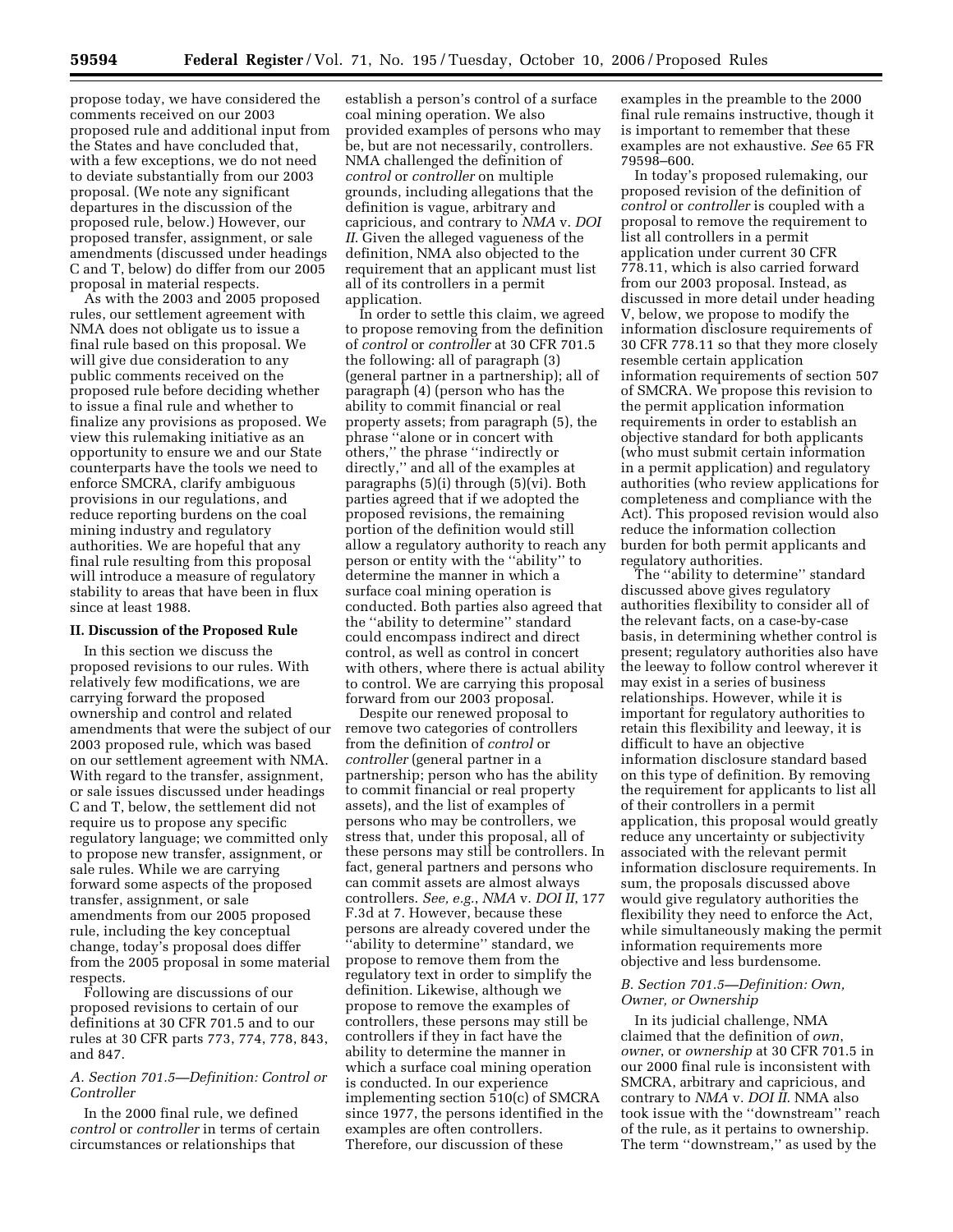DC Circuit in the *NMA* v. *DOI I* and *NMA* v. *DOI II* litigation, refers to surface coal mining operations that are down a corporate (or other business) chain from an applicant. For example, if an applicant has a subsidiary, the subsidiary would be considered ''downstream'' from the applicant; by contrast, if an applicant has a parent company, the parent company would generally be considered ''upstream'' from the applicant. NMA's claim pertained to how far downstream a regulatory authority can look when making a permit eligibility determination based on ownership (as distinct from control) of a surface coal mining operation.

In order to settle NMA's claim, we agreed to propose to revise the regulatory definition of *own*, *owner*, or *ownership* at 30 CFR 701.5 and the provision at 30 CFR 773.12(a)(2) that governs the downstream reach of the definition when making a permit eligibility determination. Our first proposed revision is to the definition itself. The definition, at 30 CFR 701.5, includes persons ''possessing or controlling in excess of 50 percent of the voting securities or other instruments of ownership of an entity.'' We concede the definition could be confusing in that it uses the word ''controlling,'' which is an intrinsic part of the separately defined term *control* or *controller*. In order to remove any potential confusion, we propose to add the term ''owning of record'' in place of ''possessing or controlling.'' The term ''owning of record'' is a variant of ''owners of record,'' which is found in section 507(b) of the Act. Thus, regulatory authorities and the regulated industry will be familiar with the term and its meaning. This proposed revision, which is carried forward from our 2003 proposal, would not change the substance of our current definition of *own*, *owner*, or *ownership*.

Our second proposed revision would affect current 30 CFR 773.12(a)(2), which addresses the downstream reach of the definition under the rules pertaining to permit eligibility. In *NMA*  v. *DOI II*, the U.S. Court of Appeals for the District of Columbia Circuit clearly held that we can deny a permit based on limitless ''downstream'' *control*  relationships. *NMA* v. *DOI II*, 177 F.3d at 4–5. That is, if an applicant indirectly controls an operation with a violation, through its ownership or control of intermediary entities, the applicant is not eligible for a permit. *Id.* at 5. The operation with a violation can be limitlessly downstream from the applicant. While we believe the court's logic arguably extends to ownership, the

*NMA* v. *DOI II* decision is not entirely clear on this point. *See* proposed 30 CFR 773.12 for greater discussion concerning the effects of the proposed definition on permit eligibility determinations.

Our current rules allow us to reach ''downstream'' with regard to both ownership and control. Thus, under the current rules, we can deny a permit if an applicant indirectly *owns* an operation in violation of SMCRA or other applicable laws. The operation in violation can be infinitely downstream from the applicant—meaning that ownership of the operation can be indirect, through intermediary entities as long as there is an uninterrupted chain of ownership between the applicant and the operation. NMA argued that this provision is contrary to the plain meaning of SMCRA and violates principles of corporate law. NMA claimed that ownership of a corporation does not equate to ownership of the corporation's assets (including mining operations). Thus, according to NMA, we should be able to deny a permit based on ownership only if one of the applicant's own operations has a violation.

While we do not necessarily agree with NMA's analysis, in order to settle this claim, we agreed to propose a regulatory revision at 30 CFR 773.12(a), the effect of which would be to limit the reach of permit denials based on ownership to ''one level down'' from the applicant. For example, if an applicant *directly* owns an entity with an unabated or uncorrected violation of SMCRA or other applicable laws meaning there are no intermediary entities between the applicant and the entity with a violation—the applicant would not be eligible for a permit. In other words, the rule would reach one level down from the applicant to the entity the applicant owns. However, if the applicant *indirectly* owns an entity with a violation—meaning that there is at least one intermediary entity between the applicant and the entity with a violation—the applicant would not be ineligible for a permit based on ownership of the entity with violations. Of course, the same applicant would be ineligible for a permit if it controlled the violator entity. This proposed revision is also carried forward from our 2003 proposed rule.

We do not believe this approach is compelled by either SMCRA or the decision in *NMA* v. *DOI II*. However, we do believe it is a reasonable interpretation of the Act. Moreover, with regard to control, the rules for determining permit eligibility will continue to reach limitlessly

''downstream.'' That is, in determining an applicant's eligibility for a permit, we may continue to consider violations at ''downstream'' operations, as long as there is control by the applicant. Because we can still deny a permit based on indirect *control* of an operation with a violation, through intermediary entities, our proposal to limit the downstream reach of *ownership* will not impair our ability to adequately enforce section 510(c) of the Act. The proposed revision at 30 CFR 773.12(a) that pertains to the downstream reach of the definition of *own*, *owner*, or *ownership* is further discussed under heading I, below.

### *C. Section 701.5—Definition: Transfer, Assignment, or Sale of Permit Rights*

As mentioned above, in order to settle the litigation instituted by NMA, we agreed to propose new transfer, assignment, or sale rules. In accordance with the settlement agreement, we published a proposed rule on January 26, 2005. 70 FR 3840. In that proposed rule, we proposed fairly sweeping changes to our existing regulations. More specifically, we proposed to: revise our regulatory definitions of *transfer, assignment, or sale of permit rights* and *successor in interest* at 30 CFR 701.5; revise our regulatory provisions at 30 CFR 774.17 relating to the transfer, assignment, or sale of permit rights; and create, for the first time, separate rules for successors in interest.

At various points in the preamble to our 2005 proposed rule, we expressly invited comments as to whether such major changes are warranted given that the existing regulatory scheme has been in existence for more than 25 years. In response, a number of commenters suggested that the broad conceptual changes we proposed are not warranted. Several commenters stated that our statutory rationales for some of the proposed changes, including our reading of the legislative history, were flawed. Further, commenters suggested that we did not achieve our primary purpose of providing greater clarity in our transfer, assignment, or sale regulations. Upon consideration of these and other comments, and input from our State co-regulators, we have come to believe that we can achieve our purpose of simplifying and clarifying our regulations through more modest revisions to our existing rules. As a result, today we propose to revise our current definition of *transfer, assignment, or sale of permit rights* at section 701.5 but to keep our existing regulatory requirements for transfers, assignments, or sales of permit rights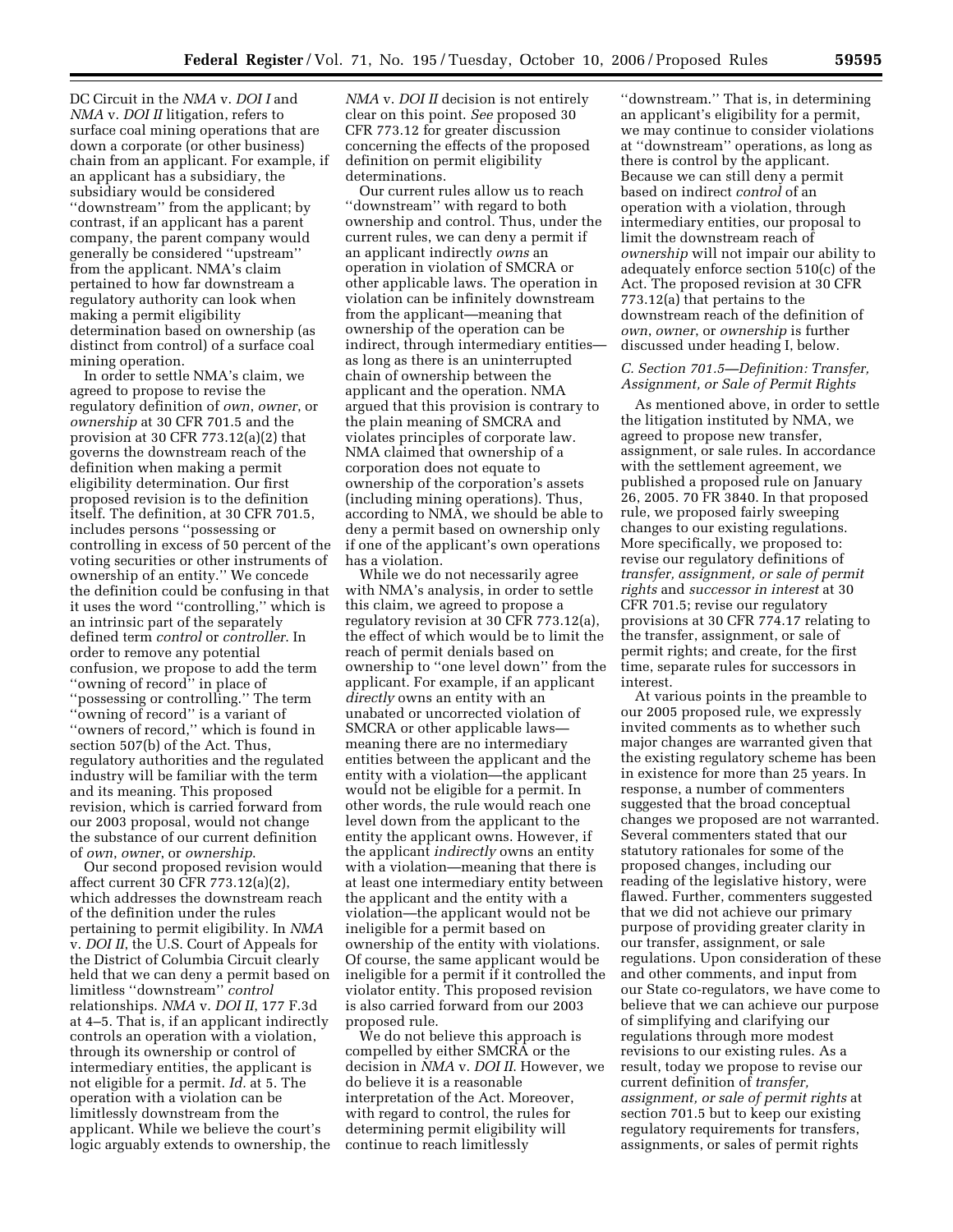largely intact. As with our 2005 proposed rule, we also seek to distinguish clearly the circumstances that will trigger a transfer, assignment, or sale of permit rights as opposed to an information update under 30 CFR 774.12 (*see* heading S, below).

Section 511(b) of SMCRA, 30 U.S.C. 1261(b), provides that ''[n]o transfer, assignment, or sale of permit rights granted under any permit issued pursuant to this Act shall be made without the written approval of the regulatory authority.'' Under our current definition, *transfer, assignment, or sale of permit rights* means ''a change in ownership or other effective control over the right to conduct surface coal mining operations under a permit issued by the regulatory authority.'' We propose to revise our regulatory definition of *transfer, assignment, or sale of permit rights* to mean a change of a permittee. Our proposal is informed by a decision of the Department of the Interior's Office of Hearing and Appeals (OHA) *Peabody Western Coal Co.* v. *OSM*, No. DV 2000–1–PR (June 15, 2000) (*Peabody Western*), comments received on our 2005 proposed rule, and our further discussions with our State co-regulators.

In *Peabody Western*, OHA examined the impact of *NMA* v. *DOI II* on transfer, assignment, or sale issues. OSM had determined that Peabody Western's change of all of its corporate officers and directors constituted a transfer, assignment, or sale of permit rights under 30 CFR 701.5. The administrative law judge disagreed, explaining that, after *NMA* v. *DOI II*, OSM cannot presume that an officer or director is a controller and, therefore, a change of an officer or director, or even that a change of all officers and directors, cannot, standing alone, automatically constitute a change of ''effective control'' triggering a transfer, assignment, or sale of permit rights. The administrative law judge also made other observations that we assigned particular weight to in developing our 2005 proposed rule and today's proposal. The judge noted that the ''other effective control'' language is ''vague and imprecise'' and ''discloses no meaningful standard and provides no advance notice to a regulated corporate entity'' as to which corporate changes will constitute a transfer, assignment, or sale. This defect, according to the judge, does not provide ''adequate advance notice of the purported regulatory standard'' and leaves permittees ''to speculate'' as to when regulatory approval is required.

Throughout our deliberations, we were mindful of OHA's admonition that our existing definition, to the extent it

relies on the concept of ''effective control,'' is ''vague and imprecise'' and ''discloses no meaningful standard and provides no advance notice to a regulated corporate entity'' as to which corporate changes will constitute a transfer, assignment, or sale. We concede that our definition has created confusion—among regulatory authorities, the regulated industry, and the public—that has led to various interpretations of the regulatory requirements. As in our 2005 proposed rule, we conclude that the imprecision in our current definition was created largely by our inclusion of the phrase ''or other effective control.'' Under SMCRA, the concept of control, in the context of permit eligibility, is found in section 510(c) of the Act. Under that section, an applicant is not eligible to receive a permit if it owns or controls an operation with an unabated or uncorrected violation. Our existing definition of *transfer, assignment, or sale of permit rights* imports the ownership and control concept from section 510(c), but nothing in the Act compels that approach. Because we believe that infusing transfer, assignment, or sale issues with the section 510(c) ownership and control concepts has created undue confusion as to what constitutes a transfer, assignment, or sale of permit rights, we propose to remove ownership and control concepts from the definition. As explained in more detail below, one of the results of this proposed revision is that a change of a permittee's owners or controllers would not constitute a transfer, assignment, or sale.

In addition to responding to the decision in *Peabody Western*, we also believe that revising our definition of *transfer, assignment, or sale of permit rights* to mean a change of a permittee is consistent with the objective of section 511(b) of the Act. As explained above, section 511(b) requires regulatory approval for a transfer, assignment, or sale of permit rights. Those permit rights are held by the permittee. As long as the permit continues to be held by the same legal entity or ''person''—for example, a corporation or other business entity recognized under State law—we see no reason to apply the regulatory provisions governing transfer, assignment, or sale of permit rights. When the permittee changes—such as when the existing permittee sells its assets, including a mining permit or the rights granted under a permit, to a new permittee—there clearly has been a transfer, assignment, or sale of permit rights that would require regulatory approval. However, we propose that if

the permittee's owners or controllers change, but the permittee remains the same, there has not been a transfer, assignment, or sale; in this instance, the existing permittee is the entity that will continue mining under the permit and will, as such, have to maintain appropriate bond coverage. Under this proposed definition, we would be looking for indicia that the existing permittee has actually conveyed its permit rights to a new permittee that desires to continue mining under the permit. We emphasize that while a permittee's change of an officer, director, shareholder, owner, controller, or certain other persons in its organizational structure would not trigger a transfer, assignment, or sale of permit rights under this proposal, the permittee would be required to report certain of these changes under proposed 30 CFR 774.12 (*see* heading S, below). Our proposed revision to the definition of *transfer, assignment, or sale of permit rights* at section 701.5 would reduce the reporting burden on both the coal mining industry and regulatory authorities due to the fact that fewer transactions or events would qualify as a transfer, assignment, or sale requiring an application and regulatory approval under 30 CFR 774.17. We invite your comments as to whether there are legal or practical reasons weighing in favor of or against our proposed revision.

It also bears mention that we are not proposing to revise our definition of *successor in interest*, as we did in our 2005 proposed rule. Historically, we have viewed a successor in interest as ''any person who succeeds to rights granted under a permit, by transfer, assignment, or sale of those rights.'' *See*  30 CFR 701.5. In our 2005 proposed rule, we proposed to give the term successor in interest independent meaning, apart from our definition of *transfer, assignment, or sale of permit rights*. However, based on comments received on the proposed rule, we have determined that there is no benefit in creating separate regulatory requirements and that our historic approach is preferable.

#### *D. Section 773.3—Information Collection*

Current 30 CFR 773.3 contains a discussion of Paperwork Reduction Act requirements and the information collection aspects of 30 CFR part 773. In keeping with the Office of Management and Budget's guidelines, we propose to revise current section 773.3 by streamlining the codified information collection discussion. A more detailed discussion of the information collection burdens associated with part 773 is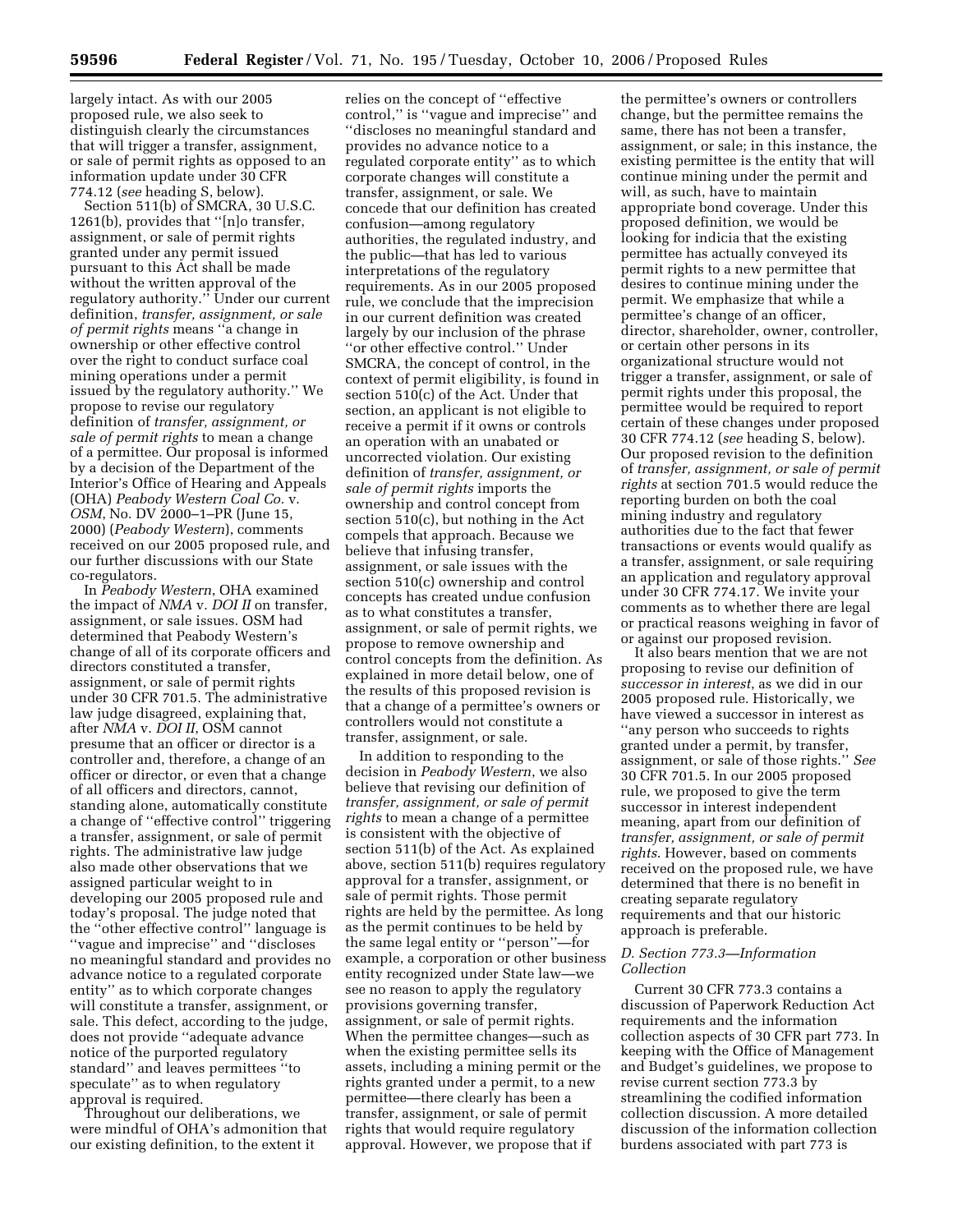contained under the *Procedural Determinations* section (*see* heading V.10.), below.

### *E. Section 773.7—Review of Permit Applications*

We propose to revise current 30 CFR 773.7(a) in order to correct one crossreference and to eliminate a crossreference that is no longer relevant. In general, section 773.7(a) requires the regulatory authority to review certain information developed in connection with an application for a permit, revision, or renewal and to issue a written decision on the application. The second sentence of the current provision reads: ''If an informal conference is held under § 773.13(c), the decision shall be made within 60 days of the close of the conference, unless a later time is necessary to provide an opportunity for a hearing under paragraph (b)(2) of this section.'' In our 2000 final rule, we redesignated previous section 773.15(a)(1) as 773.7(a), but made no other revisions to the provision at that time. Since the promulgation of our 2000 rule, it has come to our attention that the cross-references in that provision are either incorrect or no longer applicable.

We propose to correct the first crossreference so that it properly refers to current section 773.6(c). We also propose to remove the language that includes the second cross-reference because it is no longer relevant due to certain revisions we adopted in our 2000 final rule. More specifically, we propose to remove the qualifier phrase ''unless a later time is necessary to provide an opportunity for a hearing under paragraph (b)(2) of this section'' because ''(b)(2)'' refers to a provision previous 30 CFR 773.15(b)(2)—that no longer exists and because the logic behind the current provision is no longer applicable. The hearing contemplated by previous section 773.15(b)(2) was a hearing held in conjunction with an applicant's appeal of a notice of violation. Under today's proposal, if an applicant is pursuing a good faith appeal of a violation, and otherwise meets the criteria of proposed 30 CFR 773.14 (*see* heading J, below), the applicant will be eligible to receive a provisionally issued permit. Under these circumstances, we no longer see a need to delay the permitting decision in order to provide an opportunity for a hearing on a violation.

*F. Section 773.8—General Provisions for Review of Permit Application Information and Entry of Information into AVS* 

Among other things, current 30 CFR 773.8 requires a regulatory authority to enter certain permit application information into AVS. We propose to revise current 30 CFR 773.8 by removing the phrase ''ownership and control'' from paragraph (b)(1). We propose this revision because we are also proposing to revise the heading of current 30 CFR 778.11 by removing the phrase ''ownership and control.'' See discussion under heading V, below. Our rationale for these proposed revisions is that, under section 778.11, an applicant must submit information in addition to what could be called ''ownership and control'' information. At paragraph 773.8(b)(1), we are also proposing to add language clarifying that the information described (through a cross-reference to sections 778.11 and 778.12(c)) is required to be disclosed; disclosure of this information is not optional. The entire proposed provision at paragraph  $773.8(b)(1)$  would read: "The information you are required to submit under §§ 778.11 and 778.12(c) of this subchapter.''

### *G. Section 773.9—Review of Applicant and Operator Information*

Current 30 CFR 773.9 requires a regulatory authority to review certain information provided by the applicant during the regulatory authority's permit eligibility review. Similar to our proposed revision to section 773.8, we are proposing to revise the section heading at current 30 CFR 773.9 by removing references to ''ownership and control'' information. Thus, the revised section heading would read, ''Review of applicant and operator information.'' We also propose to revise current section 773.9(a) by removing the phrase ''applicant, operator, and ownership or control.'' Again, these non-substantive proposed revisions merely clarify that the information that the applicant is required to disclose under section 778.11 is not limited to ownership and control information.

As with the proposed revision to section 773.8, we also propose to revise section 773.9(a) by adding language that clarifies that the information described in the section (through a cross-reference to section 778.11) must be disclosed in a permit application; disclosure is not optional. Finally, we propose to revise section 773.9(a) by changing the term ''business structure'' to ''organizational structure.'' This proposed change is a

broader description of the entities subject to the review.

In sum, revised paragraph (a) would read: ''We, the regulatory authority, will rely upon the information that you, the applicant are required to submit under § 778.11 of this subchapter, information from AVS, and any other available information, to review your and your operator's organizational structure and ownership and control relationships.''

### *H. Section 773.10—Review of Permit History*

We propose to revise current 30 CFR 773.10, which requires a regulatory authority to, among other things, review the permit history of an applicant and its operator during the regulatory authority's permit eligibility review. More specifically, we propose to revise section 773.10(b) by removing the reference to the applicant's ''controllers disclosed under §§ 778.11(c)(5) and 778.11(d) of this subchapter.'' Paragraph (b) would then read: ''We will also determine if you or your operator have previous mining experience.''

In paragraph (c), we propose to remove the language ''your controllers, or your operator's controllers'' from the first sentence. In the second sentence of paragraph (c), we would remove ''and was not disclosed under § 778.11(c)(5) of this subchapter.'' Paragraph (c) would then read: ''If you or your operator do not have any previous mining experience, we may conduct an additional review under § 774.11(f) of this subchapter. The purpose of this review will be to determine if someone else with mining experience controls the mining operation.'' We are proposing these revisions because we also propose to remove the requirement for an applicant to disclose its controllers (including its ''designated controller'') in a permit application. *See*  discussion under heading V, below. These proposed revisions differ from the proposed revisions in our 2003 proposed rule in that we are proposing to remove all references to controllers. In our 2003 proposed rule, we proposed to substitute the references to all controllers with references to the designated controller an applicant is required to disclose under current 30 CFR 778.11(d). *See* 68 FR 75038. In light of today's proposal to remove section 778.11(d), cross-references to that section would no longer be necessary.

## *I. Section 773.12—Permit Eligibility Determination*

We propose to revise our provisions for permit eligibility determinations at current 30 CFR 773.12. As indicated above, under our discussion of the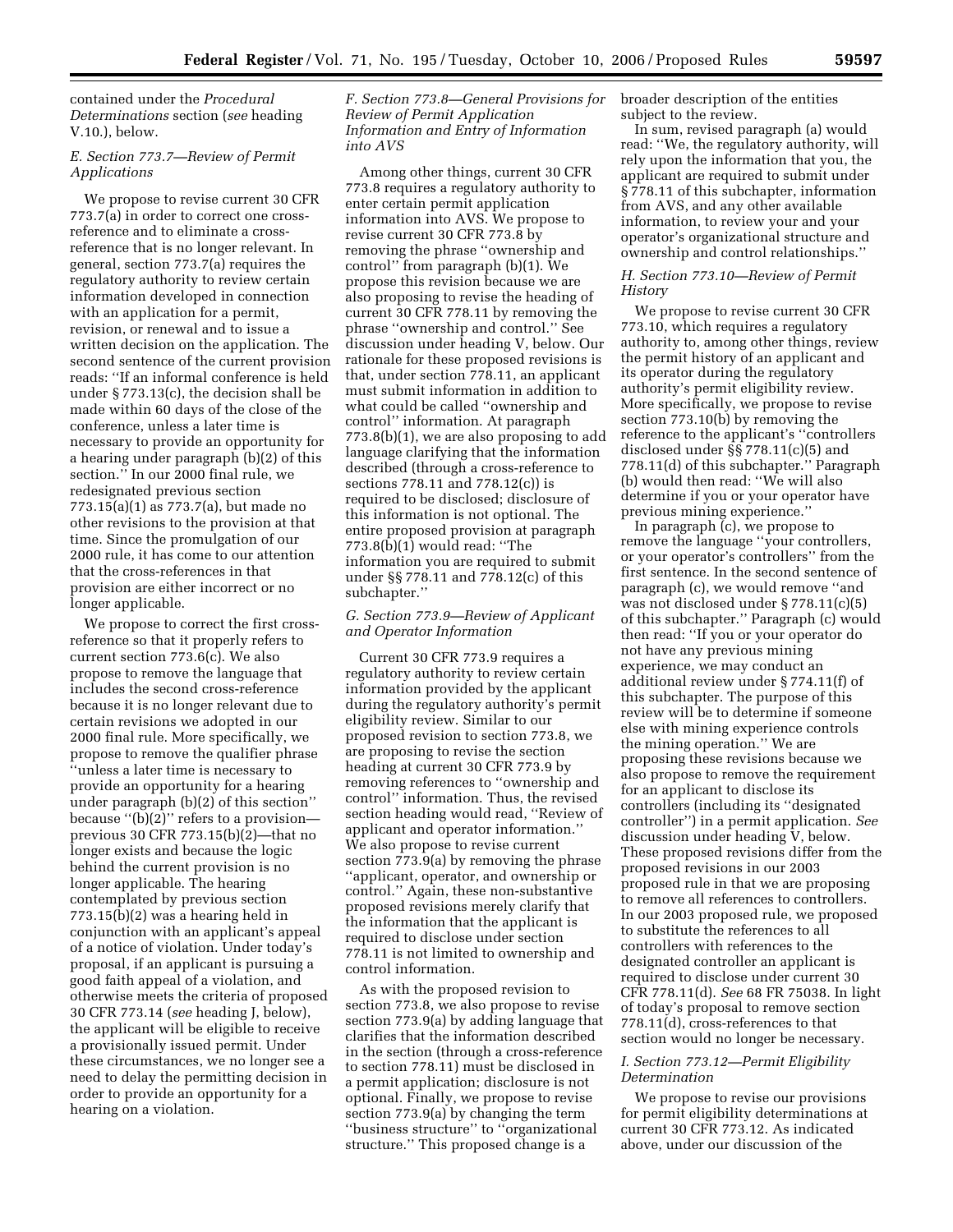definition of *own, owner,* or *ownership*  (*see* heading B), current 30 CFR 773.12(a) is the provision in our 2000 final rule that determines the ''downstream'' reach of the rule in terms of permit eligibility. More specifically, we propose to revise paragraph (a)(2) so that we can no longer deny a permit based on indirect *ownership* of a surface coal mining operation with a violation; we would, however, retain the right to deny a permit based on indirect *control.*  In order to simplify the rule, we also propose to merge paragraphs (a)(2) and (a)(3), without changing the substantive meaning of those provisions. The proposed revision to paragraph (a)(2), which would remove the reference to ownership, would provide that a permit applicant is not eligible for a permit if any surface coal mining operation that the applicant or the applicant's operator ''indirectly control[s] has an unabated or uncorrected violation and [the applicant's or operator's] control was established or the violation was cited after November 2, 1988.'' Thus, as explained above under heading B (definition of *own, owner,* or *ownership*), with respect to *ownership,*  we could only look ''one level down'' from the applicant in making a permit eligibility determination. This proposed revision is carried forward from our 2003 proposed rule.

We are also proposing to revise current 30 CFR 773.12(b). Consistent with the D.C. Circuit's ruling on retroactivity in *NMA* v. *DOI II,* 30 CFR 773.12(b) of our 2000 final rule provides that an applicant is eligible to receive a permit, notwithstanding the fact that the applicant or the applicant's operator indirectly owns or controls an operation with an unabated or uncorrected violation, if both the violation and the assumption of ownership or control occurred before November 2, 1988. However, 30 CFR 773.12(b) also provides that the applicant is *not*  eligible to receive a permit under this provision if there ''was an established legal basis, independent of authority under section 510(c) of the Act, to deny the permit \* \* \* ." NMA challenged 30 CFR 773.12(b), claiming that if there is an ''independent authority'' to deny the permit, that authority exists whether or not it is referenced in the regulatory language. According to NMA, the provision is superfluous and potentially confusing. We agree that any ''independent authority'' exists independent of this regulatory provision. Thus, in order to settle this claim, we propose to remove 30 CFR 773.12(b). Because we propose to remove 30 CFR 773.12(b), we also

propose to redesignate paragraphs (c), (d), and (e) as (b), (c), and (d), respectively. This proposed revision is carried forward from our 2003 proposed rule.

Finally, although we are not proposing any regulatory changes on this issue, we want to emphasize an inherent aspect of current section 773.12: In meeting its obligations under section 510(c) of the Act and the State counterparts to that provision, each State, when it processes a permit application, must apply its own ownership and control rules to determine whether the applicant owns or controls any surface coal mining operations with violations. Consistent with the concept of State primacy, it is appropriate for the regulatory authority with jurisdiction over an application to apply its own ownership or control rules when making a permit eligibility determination, since that regulatory authority has the greatest interest in whether or not mining should commence or continue within its jurisdiction. However, when a regulatory authority is applying its ownership or control rules to violations in other jurisdictions, it is advisable for the regulatory authority to consult and coordinate, as necessary, with the regulatory authority with jurisdiction over the violation and our Applicant/ Violator System Office (AVS Office). We also stress that a regulatory authority processing a permit application has *no*  authority to make determinations relating to the initial existence or current status of a violation, or a person's responsibility for a violation, in another jurisdiction.

### *J. Section 773.14—Eligibility for Provisionally Issued Permits*

Section 773.14 of our 2000 final rule allows for the issuance of a ''provisionally issued permit'' if the applicant meets the criteria under 30 CFR 773.14(b). The promulgated regulatory language uses the word ''*may,*'' which indicates that the regulatory authority retains discretion to grant a provisionally issued permit, even if the applicant otherwise meets the eligibility criteria at 30 CFR 773.14(b). While the preamble discussion in our 2000 rule is not explicit on this point, we intended in this context that an applicant *is* eligible to receive a provisionally issued permit under the specified circumstances. *See, e.g.,* 65 FR 79618–19, 79622–24, 79632, 79634–35, and 79638.

In order to reconcile any ambiguity, today we propose to revise our rule language at 30 CFR 773.14(b) to clarify that an applicant who meets the 30 CFR

773.14(b) eligibility criteria *will* be eligible for a provisionally issued permit. We stress that an applicant must also meet all other permit application approval and issuance requirements before receiving a provisionally issued permit and that the provisional permittee must comply with all performance standards. *See generally* 65 FR 79622. This proposed revision is carried forward from our 2003 proposed rule.

### *K. Section 773.21—Initial Review and Finding Requirements for Improvidently Issued Permits*

Sections 773.21 through 773.23 of our rules are the provisions governing improvidently issued permits. In this context, these are permits we should not have issued in the first instance because of an applicant's ownership or control of a surface coal mining operation with an unabated or uncorrected violation at the time of permit issuance. We propose two substantive revisions to 30 CFR 773.21(c).

The first revision concerns our burden of proof when making a preliminary finding that a permit was improvidently issued. In our 2003 proposed rule, in accordance with our settlement with NMA, we proposed to revise section 773.21(c) so that our preliminary finding that a permit was improvidently issued ''must be based on reliable, credible, and substantial evidence and establish a *prima facie* case that [the permittee's] permit was improvidently issued.'' *See* 68 FR 75039. Based on input received from our State coregulators—both in their comments on our 2003 proposed rule and in our outreach meeting—and other commenters, we have come to believe that requiring a *prima facie* case of improvident permit issuance to be based on ''reliable, credible, and substantial'' evidence is too high of a burden on a regulatory authority (particularly in the context of a *preliminary* finding). Thus, today we propose that our preliminary finding that a permit was improvidently issued ''must be based on evidence sufficient to establish a *prima facie* case that [the permittee's] permit was improvidently issued.'' This evidentiary standard, we believe, is more in line with traditional notions of what it takes to establish a *prima facie* case and is consonant with the standard that typically applies to OSM's regulatory findings. *See* headings O and R, below, for additional discussions on burden of proof issues.

We also propose to remove current 30 CFR 773.21(c)(2), which requires us to post a notice of a *preliminary* finding of improvident permit issuance at our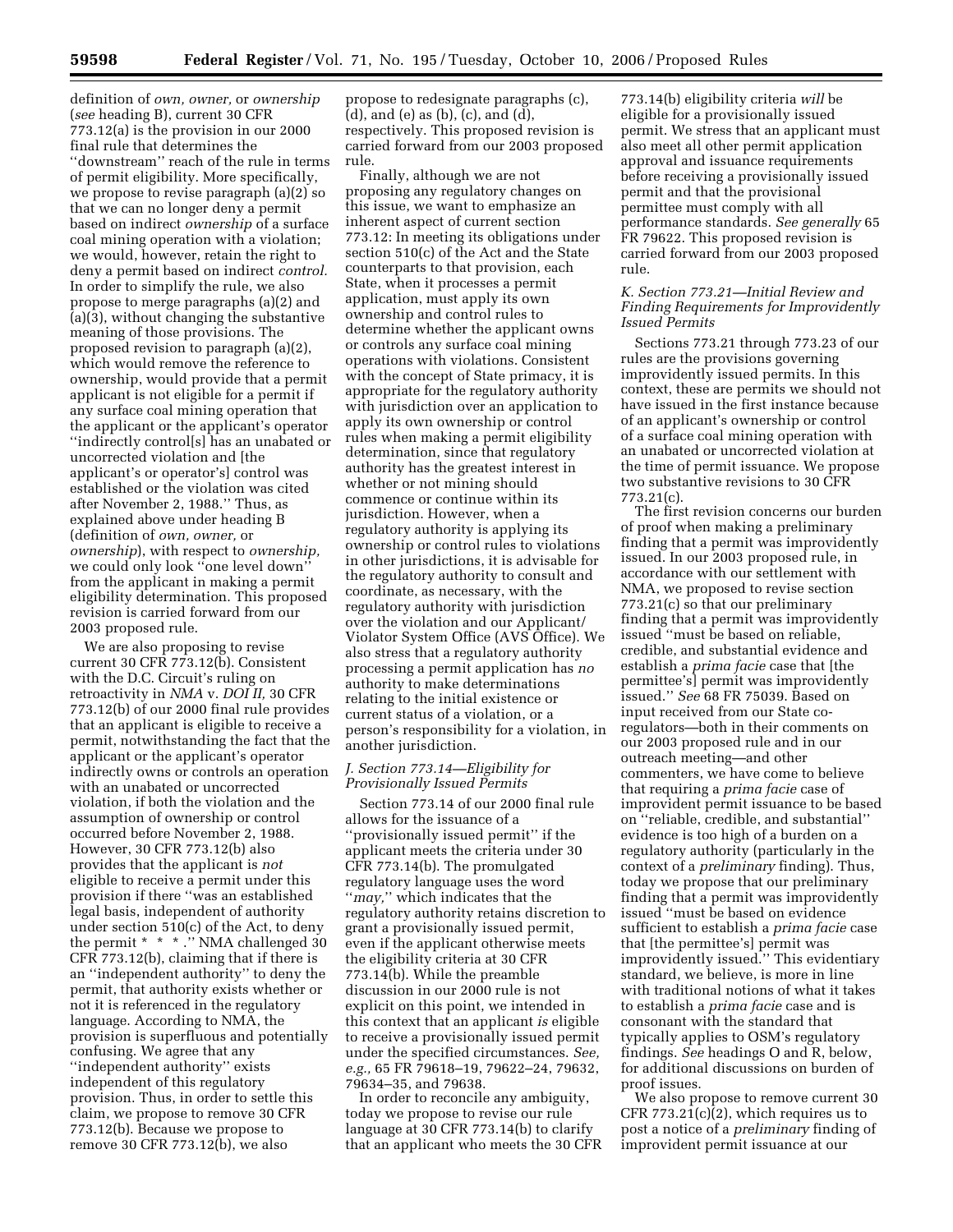office closest to the permit area and on the Internet. This proposed revision is carried forward from our 2003 proposed rule. We are also carrying forward our 2003 proposal to remove all other Internet posting requirements adopted in our 2000 final rule. In addition to 30 CFR 773.21(c)(2), we propose to remove the Internet posting requirements found in current 30 CFR 773.22(d), 773.23(c)(2), and 773.28(d). We also propose to remove the requirement to post *preliminary* decisions ''at our office closest to the permit area.'' The requirements to post preliminary decisions that we propose to remove are found in current 30 CFR 773.21(c)(2) and 773.22(d). (Current section 843.21 contains additional posting requirements that would be removed as part of our proposal to remove 843.21 in its entirety. *See* discussion under heading W, below.) We would retain the current requirement at 30 CFR  $773.23(c)(2)$  to post a notice of permit suspension or rescission at our office closest to the permit area. We also would retain the current requirement at 30 CFR 773.28(d) to post a final agency decision on a challenge of an ownership or control listing or finding on AVS.

Our inclusion of the Internet posting requirements in the 2000 rule was primarily based on comments that we should expand the public's access to our decisions. See, *e.g.*, 65 FR 79632. While public access to final decisions remains important, we have come to believe that the various Internet posting requirements in the 2000 final rule could be unduly burdensome to regulatory authorities, especially when public notice of final decisions can be accomplished by the less burdensome, conventional method of posting them at our office closest to the permit area. Further, regulatory authorities are already required to enter much of the relevant information into AVS, which is available to the public. Posting *preliminary* findings by any method could likewise become unduly burdensome; further, posting of preliminary findings is of questionable value to the public. For these reasons, we propose to remove all Internet and preliminary finding posting requirements, but retain public posting of our final decisions. In terms of information collection burdens on regulatory authorities, we note that we have not yet required the States to implement these posting requirements. Thus, because we propose to eliminate an information collection that never took effect for the States, there is no net change to the information collection burden.

### *L. Section 773.22—Notice Requirements for Improvidently Issued Permits*

As discussed above, we propose to remove 30 CFR 773.22(d), which contains posting requirements similar to those found at current 30 CFR 773.21(c)(2), discussed above under heading K. Specifically, we propose to remove the requirement to post a notice of *proposed* suspension or rescission at our office closest to the permit area and on the Internet. Because we propose to remove paragraph (d), we further propose to redesignate current paragraphs (e) through (h) as paragraphs (d) through (g). In the proposed rule language that follows this discussion of the proposed rules, our proposed revision to 30 CFR 773.22 is shown as a **Federal Register** instruction. This proposed revision is carried forward from our 2003 proposed rule.

### *M. Section 773.23—Suspension or Rescission Requirements for Improvidently Issued Permits*

We propose to revise the posting requirements contained in current 30 CFR 773.23. Current 30 CFR 773.23(c)(2) requires us to post a *final* notice of permit suspension or rescission (which requires the holder of the improvidently issued permit to cease all surface coal mining operations on the permit) at our office closest to the permit area and on the Internet. We propose to remove the requirement to post final notices on the Internet. (Our rationale for removing this and similar posting requirements is discussed more fully above under heading K.) However, because section 773.23(c)(2) pertains to *final* findings (as opposed to the *preliminary* and *proposed* findings under sections 30 CFR 773.21 and 773.22, respectively), we have decided to retain the requirement to post a final notice at our office closest to the permit area. We believe it is appropriate to post notices of such final actions for public view. These proposed revisions are carried forward from our 2003 proposed rule.

# *N. Section 773.26—How to Challenge an Ownership or Control Listing or Finding*

Sections 773.25 through 773.28 of our rules govern challenges to ownership or control listing or findings. Generally speaking, an ownership or control *listing* arises when an applicant identifies, or ''lists,'' a person as an owner or controller in a permit application. That information is, in turn, entered into AVS by a regulatory authority. By contrast, an ownership or control *finding* under 30 CFR 774.11(f) constitutes a regulatory authority's factspecific determination that a person

owns or controls a surface coal mining operation.

In its judicial challenge to our 2000 final rule, NMA claimed that 30 CFR 773.26(a) is confusing. That section explains how and where a person may challenge an ownership or control listing or finding. NMA claimed that the provision does not clearly delineate the appropriate forum in which to bring a challenge. NMA also expressed concern that the provision seems to refer only to applicants and permittees, but not other persons who are identified in AVS as owners or controllers.

Section 773.25 of our 2000 final rule provides that any person listed in a permit application or in AVS as an owner or controller, or found by a regulatory authority to be an owner or controller, may challenge the listing or finding. As we explained in the preamble, our intent was, in fact, to allow *any* person listed in a permit application or in AVS, or found to be an owner or controller, to initiate a challenge at *any* time, regardless of whether there is a pending permit application or an issued permit. *See* 65 FR 79631. Section 773.26(a) was not intended to limit, in any way, the universe of persons who may avail themselves of the challenge procedures under 30 CFR 773.25; rather, it merely specifies the procedure and forum in which to challenge an ownership or control listing or finding.

Nonetheless, in order to provide greater clarity to the provisions in 773.26(a), and in accordance with our settlement with NMA, we proposed (in our 2003 proposed rule) to revise our regulations at 30 CFR 773.26(a) to more clearly specify the forum in which a person may initiate an ownership or control challenge. Today, we carry forward this aspect of our 2003 proposed rule. Specifically, we propose that challenges pertaining to a pending permit application must be submitted to the regulatory authority with jurisdiction over the pending application. We further propose that all other challenges concerning ownership or control of a surface coal mining operation must be submitted to the regulatory authority with jurisdiction over the relevant surface coal mining operation.

We note that, in meeting its obligations under section 510(c) of the Act and the State counterparts to that provision, each State, when it decides an ownership or control challenge under its counterpart to 30 CFR 773.28, must apply its own ownership and control rules to determine whether the applicant owns or controls (or owned or controlled) any surface coal mining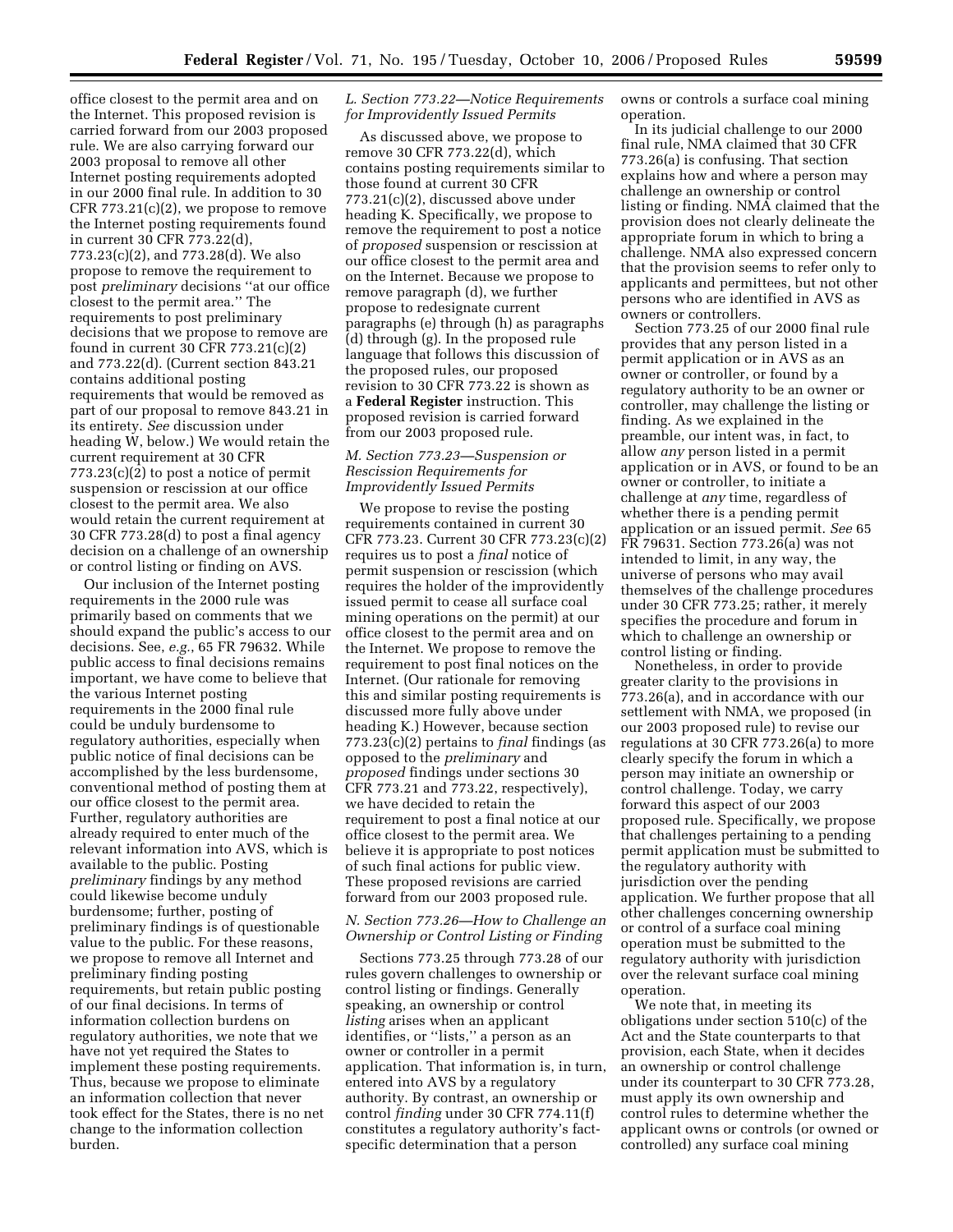operations with violations. *See generally* 65 FR 79637. Further, we stress that an ownership or control decision by one State is not necessarily binding on any other State. This provision comports with principles of State primacy, and recognizes that not all States will have identical ownership and control rules.

In our 2003 proposed rule, we also proposed to add new 30 CFR 773.26(e), in accordance with our settlement with NMA. Today, we carry forward this aspect of our 2003 proposed rule. This new provision would allow a person who is unsure why he or she is shown in AVS as an owner or controller of a surface coal mining operation to request an informal explanation from our (AVS Office). The new provision would require us to respond to such a request within 14 days. Our response would be informal and would set forth in simple terms why the person is shown in AVS. In most, if not all, cases, the explanation would be as simple as specifying that the person was found to be an owner or controller under 30 CFR 774.11(f) (of which the person should already be aware due to that section's written notice requirement) or was listed as an owner or controller in a permit application. Understanding the basis for being shown in AVS will give persons a better sense of the type of evidence they will need to introduce in an ownership or control challenge. *See also*  30 CFR 773.27(c), which provides examples of materials a person may submit in support of his or her ownership or control challenge.

# *O. Section 773.27—Burden of Proof for Ownership or Control Challenges*

As mentioned above, our rules contain provisions for challenging ownership or control listings or findings. Under current 30 CFR 773.27(a), a successful challenger must prove by a preponderance of the evidence that he or she is not, or was not, an owner or controller. In its judicial challenge to our 2000 final rule, NMA argued that we must demonstrate at least a *prima facie* case so that the challenger can know what evidence he or she must rebut.

The preamble to our 2000 final rule already made it clear that we had to establish a *prima facie* case when making a finding of ownership or control:

[I]n making a finding [of ownership or control] under final § 774.11(f), the regulatory authority must indeed make a *prima facie*  determination of ownership and control, based on the evidence available to the regulatory authority. In making a *prima facie*  determination, the finding should include

evidence of facts which demonstrate that the person subject to the finding meets the definition of *own*, *owner*, or *ownership* or *control* or *controller* in § 701.5.

65 FR 79640. Nonetheless, in order to settle NMA's claim and to set forth more clearly the relative burdens of the parties, we agreed to propose revisions to section 30 CFR 773.27(a) and 774.11(f), as well as a related revision to 30 CFR 773.21(c) (*see* discussion above under heading K). The proposed revisions were part of our 2003 proposed rule. Today, we are proposing revisions that deviate slightly from the 2003 proposed revisions but retain the general substance of our prior proposals. As explained in more detail below under heading R, we are proposing to amend 30 CFR 774.11(f) in order to clarify that a regulatory authority's finding of ownership or control must be based on evidence sufficient to establish a *prima facie* case of ownership or control. We propose to amend section 773.27(a) so that it reads:

(a) When you challenge a listing of ownership or control, or a finding of ownership or control made under § 774.11(f) of this subchapter, you must prove by a preponderance of the evidence that you either—

(1) Do not own or control the entire surface coal mining operation or relevant portion or aspect thereof; or

(2) Did not own or control the entire surface coal mining operation or relevant portion or aspect thereof during the relevant time period.

Our proposed revision to paragraph (a) merely clarifies that a person can challenge either an ownership or control listing or a finding of ownership or control under 30 CFR 774.11(f). In our 2003 proposed rule, we proposed adding the term ''*prima facie*'' before the word ''finding'' in paragraph (a). However, we now believe the addition of that term is redundant given that our proposed revision to section 774.11(f) would clarify that our written findings of ownership or control must be based on evidence sufficient to establish a *prima facie* case. At paragraphs (a)(1) and (a)(2), we propose to clarify that the ''operation'' referred to in these provisions is a surface coal mining operation.

Under the burden of proof allocation we propose today, as under our current rules, if the challenge concerns a finding of ownership or control, the regulatory authority will have borne the initial burden of establishing a *prima facie*  case of ownership or control by issuing its finding in accordance with section 774.11(f). If the challenge concerns an ownership or control listing, the regulatory authority's initial burden is

substantially lower: The regulatory authority must specify only the circumstances of the listing, such as who listed the person, the date of the listing, and in what capacity the person was listed. In either type of challenge, after the regulatory authority meets its initial burden, the burden shifts to the challenger to prove, by a preponderance of the evidence, that he or she does not, or did not, own or control the relevant surface coal mining operation. The challenger bears the ultimate burden of persuasion.

### *P. Section 773.28—Written Agency Decision on Challenges to Ownership or Control Listings or Findings*

We propose to revise the posting requirements of 30 CFR 773.28, our rules governing written agency decisions on challenges to ownership or control listings or findings. Current section 773.28(d) requires us to post final decisions on ownership or control challenges on AVS and on the AVS Office's Internet home page. We propose to remove the requirement to post these decisions on the Internet. However, because 30 CFR 773.28 pertains to final decisions on ownership or control challenges, we have decided to retain the requirement to post these decisions on AVS. Because these final decisions may have permit eligibility consequences, it is appropriate to make such decisions publicly available by posting them on AVS. This proposed revision is carried forward from our 2003 proposed rule. Our rationale for removing this and similar posting requirements is set forth more fully above, under the discussion of 30 CFR 773.21 (*see* heading K).

### *Q. Section 774.9—Information Collection*

Current 30 CFR 774.9 contains a discussion of Paperwork Reduction Act requirements and the information collection aspects of 30 CFR part 774. In keeping with the Office of Management and Budget's guidelines, we propose to revise current section 774.9 by streamlining the codified information collection discussion. A more detailed discussion of the information collection burdens associated with part 774 is contained under the *Procedural Determinations* section (*see* heading V.10.), below.

### *R. Section 774.11—Post-Permit Issuance Requirements for Regulatory Authorities and Other Actions Based on Ownership, Control, and Violation Information*

We propose several revisions to current 30 CFR 774.11 which, among other things, contains requirements for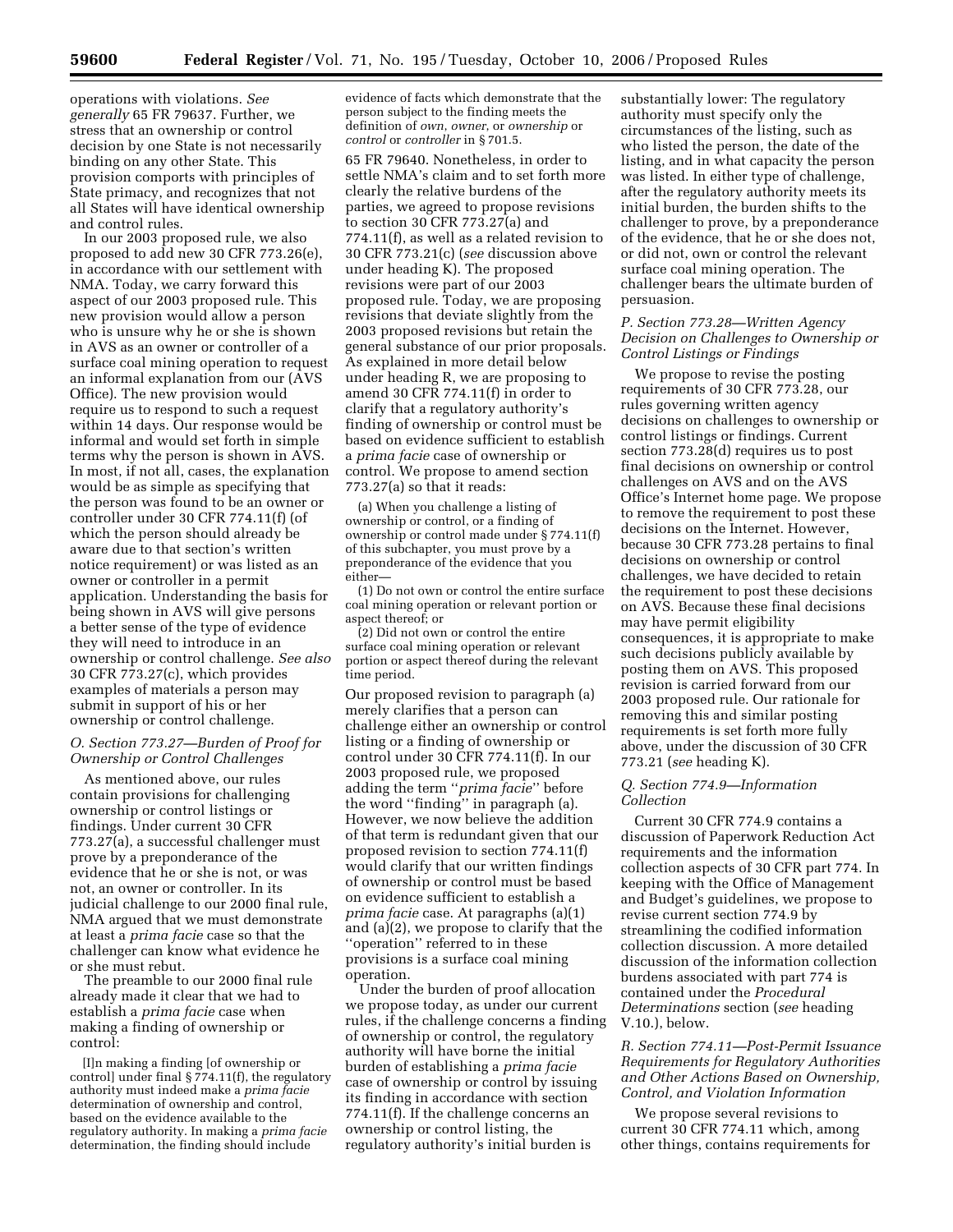regulatory authorities following the issuance of a permit. First, we propose to revise section 774.11(a)(3), which currently requires a regulatory authority to enter into AVS all ''[c]hanges of ownership or control within 30 days after receiving notice of a change.'' We propose to revise paragraph (a)(3) by removing ''Changes in ownership or control'' and replacing it with ''Changes to information initially required to be provided by an applicant under 30 CFR 778.11.'' We propose this revision because we are also proposing to revise the heading of current 30 CFR 778.11 by removing the phrase ''ownership and control.'' *See* discussion below, under heading V. Our rationale for these proposed revisions is that, under section 778.11, an applicant must submit information in addition to what could be called ''ownership and control'' information. This proposed revision is carried forward from our 2003 proposed rule.

Second, we propose to revise 30 CFR 774.11(e). Under the specified circumstances, 30 CFR 774.11(c) of our rules requires us to make a preliminary finding of permanent permit ineligibility. Section 30 CFR 774.11(d) provides for administrative review of a preliminary finding. Current 30 CFR 774.11(e) reads as follows: ''We must enter the results of the finding and any hearing into AVS.'' Confusion has arisen as to whether we must enter a preliminary finding into AVS, prior to administrative resolution.

To settle a claim brought by NMA, we agreed to clarify that a finding of permanent permit ineligibility would be entered into AVS only if it is affirmed on administrative review or if the person subject to the finding does not seek administrative review and the time for seeking administrative review has expired. In order to incorporate this clarification into our regulatory requirements, we propose to revise 30 CFR 774.11(e). Specifically, at the beginning of paragraph (e), we propose to add the subheading ''Entry into AVS.'' We further propose to create new paragraph (e)(1), which would read: ''If you do not request a hearing, and the time for seeking a hearing has expired, we will enter our finding into AVS,'' and new paragraph (e)(2), which would read: ''If you request a hearing, we will enter our finding into AVS only if that finding is upheld on administrative appeal.'' With a minor, non-substantive modification, this proposed revision is carried forward from our 2003 proposed rule.

Third, we propose to revise 30 CFR 774.11(f), which governs a regulatory authority's finding of ownership or

control. As with the proposed revision of 30 CFR 773.27, discussed above under heading O, we propose to revise 30 CFR 774.11(f) to clarify that a regulatory authority's written finding of ownership or control must be based on evidence sufficient to establish a *prima facie* case. In the preamble to our 2000 final rule, we explained that a finding of ownership or control must be based on a *prima facie* determination of ownership or control (65 FR 79640); the revision we propose today makes this requirement explicit. In the context of a regulatory authority's finding of ownership or control, a *prima facie* case is one consisting of sufficient evidence to establish the elements of ownership or control and that would entitle the regulatory authority to prevail unless the evidence is overcome by other evidence.

In our 2003 proposed rule, we proposed that a regulatory authority's *prima facie* finding under section 774.11(f) must be based on reliable, credible, and substantial evidence. However, as with section 773.21 (*see*  heading K, above), based on input received from our State co-regulators and other commenters, we have come to believe that requiring a *prima facie*  finding of ownership or control to be based on ''reliable, credible, and substantial'' evidence is too high of a burden on a regulatory authority for an initial finding. Thus, we propose that our findings of ownership or control under section 774.11 ''must be based on evidence sufficient to establish a *prima facie* case of ownership or control.'' This evidentiary standard, we believe, is more in line with traditional notions of what it takes to establish a *prima facie*  case and is consonant with the standard that typically applies to OSM's regulatory findings.

For logistical reasons, we also propose to merge the substance of current paragraph (f)(1) into proposed paragraph (f); merge the substance of current paragraph (f)(2) into proposed paragraph (g) (discussed below); and remove current paragraph (f)(3), to be consistent with the revisions we propose to 30 CFR 778.11(c)(5) and (d) (discussed below under heading V). These proposed changes include removing the current requirement at paragraph (f)(3) that, following a finding of ownership or control, a person must disclose his or her identity under 30 CFR 778.11(c)(5) and, if appropriate, certify that they are a controller under 30 CFR 778.11(d). As discussed below under heading V, we propose to remove the information disclosure requirements at 778.11(c)(5) and (d). Therefore, the cross-references

to those provisions in section 774 would no longer make sense.

Fourth, we propose to revise 30 CFR 774.11 to address NMA's claim that our 2000 final rule denies a person the right to challenge a decision to ''link'' it by ownership or control to a violation before the ''link'' is entered into AVS. (*See* 30 CFR 701.5 for definition of *Applicant/Violator System* or *AVS.*) While we disagree with the characterization that we enter ''links'' to violations into AVS, today we propose to create a new paragraph (g). The new regulatory provision would specify that, after we issue a written finding of ownership or control under 30 CFR 774.11(f), and before we enter the finding into AVS, we will allow the person subject to the finding 30 days in which to submit any information tending to demonstrate a lack of ownership or control. After reviewing any information submitted, if we are persuaded that the person is not an owner or controller, we will serve the person with a written notice to that effect; if we still find the person to be an owner or controller or if the person does not submit any information within the 30-day period, we must enter our finding under paragraph (f) into AVS. The requirement to enter our decision into AVS is currently found in section 774.11 $(f)(2)$ ; we propose to move that requirement into proposed paragraph (g). The process envisioned in proposed paragraph (g) would be informal and non-adjudicatory. With a minor modification, this proposed revision is carried forward from our 2003 proposed rule.

Fifth, we propose to add a new paragraph (h), which would specify that we do not need to make a finding of ownership or control under paragraph (f) before entering into AVS the information that permit applicants are required to disclose under sections 778.11(b) and (c). For example, if we find that an applicant failed to disclose an operator in a permit application, we can enter the identity of the operator into AVS without making a finding of ownership or control. This is so because an applicant is required to identify its operator under section 507(b)(1) of the Act. 30 U.S.C. 1257(b)(1); 30 CFR 778.11(b)(3). However, proposed paragraph (h) would also make clear that the mere listing of a person in AVS pursuant to 30 CFR 778.11(b) or (c) does not create a presumption or constitute a determination that such person owns or controls a surface coal mining operation. Of course, some of the persons required to be disclosed under sections 30 CFR 778.11(b) and (c) will, in fact, be owners or controllers, but that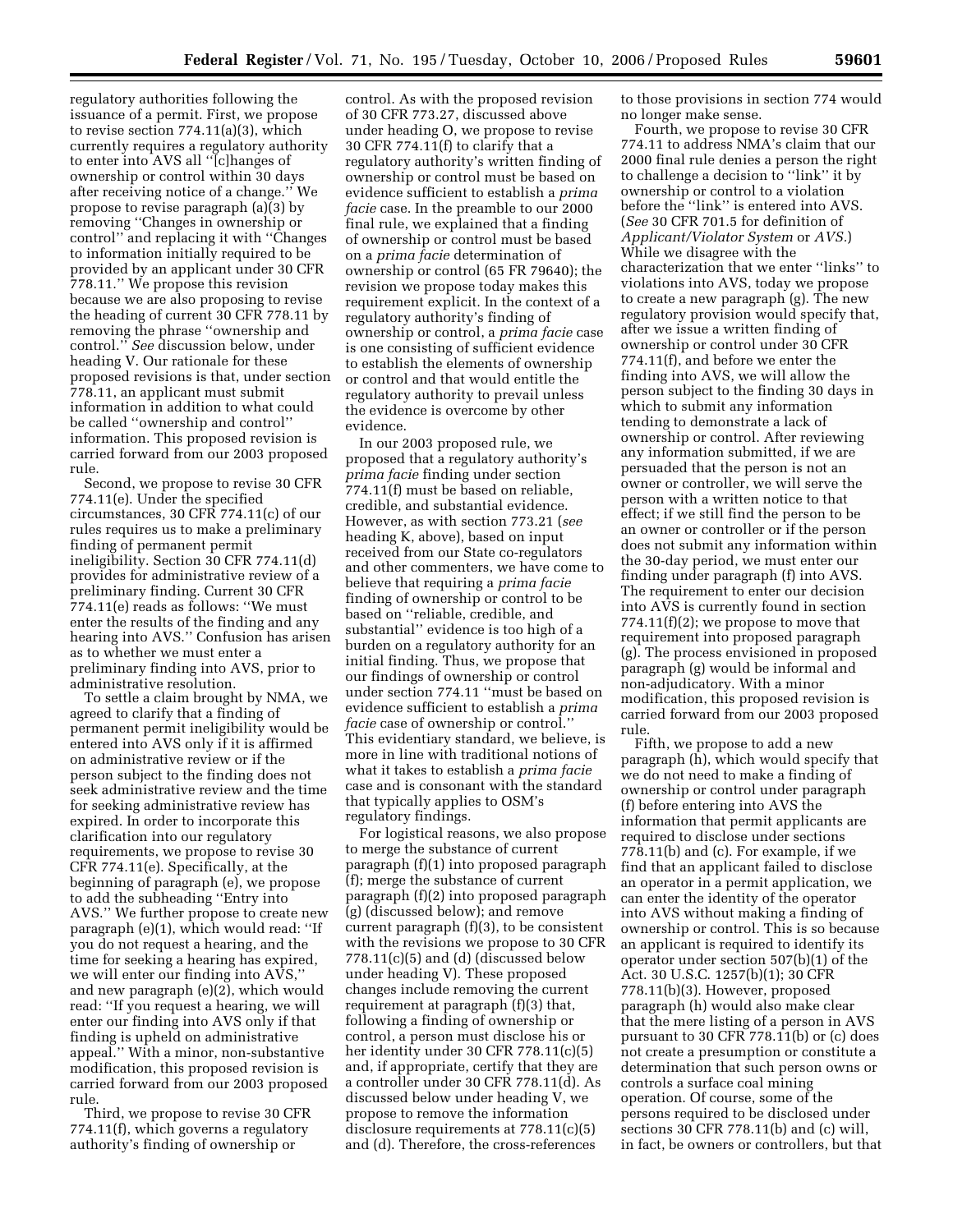is because they meet the definition of *own, owner,* or *ownership* or *control* or *controller* at 30 CFR 701.5, not because they are listed in AVS. This proposal is carried forward from our 2003 proposed rule.

Finally, we propose to make nonsubstantive revisions to current paragraph (g) and redesignate that provision as paragraph (i). Proposed paragraph (i) would read: ''If we identify you as an owner or controller under paragraph (f) of this section, you may challenge the finding using the provisions of §§ 773.25, 773.26, and 773.27 of this subchapter.'' This proposed revision is carried forward from our 2003 proposed rule.

#### *S. Section 774.12—Post-permit Issuance Information Requirements for Permittees*

We propose to revise 30 CFR 774.12, which sets forth information reporting requirements for permittees after the issuance of a permit. More specifically, at paragraph (c), we propose to remove the reference to 30 CFR 778.11(d) (as we are proposing to remove that provision) and to add new paragraph (3), which would require a permittee to provide written notification to the surety, bonding entity, guarantor, or other person that provides the bonding coverage currently in effect whenever there is an addition, departure, or change in any position of any person the permittee was required to identify under 30 CFR 778.11(c). Sureties have expressed to us that it is important to review bond coverage following such events. We agree and believe notifying the bonding entities of such events is important to ensure that appropriate bond coverage remains in place. In addition, proposed paragraph (c)(3) would provide that the regulatory authority with jurisdiction over the permit may require written verification of continued appropriate bond coverage following such additions, departures, or changes. Given that some of these changes can be quite significant, we believe it is reasonable for a regulatory authority to require proof that bond coverage will continue and has not been jeopardized by the changes. We invite your comments as to whether there are practical or legal reasons weighing in favor of or against these proposed new provisions.

### *T. Section 774.17—Transfer, Assignment, or Sale of Permit Rights*

In 2005, we proposed to revise our regulations governing the transfer, assignment, or sale of permit rights. Our proposal was expansive and constituted a significant departure from our existing

regulations. As explained above under heading C, we have decided to scale back the scope of our proposal. Under today's proposal, the primary change to our transfer, assignment, or sale regulations would be our proposed revision to our definition of *transfer, assignment, or sale of permit rights* at 30 CFR 701.5. By contrast, we propose relatively minor revisions to our existing regulations at 30 CFR 774.17, which contains our regulatory procedures governing the transfer, assignment, or sale of permit rights.

Current 30 CFR 774.17(a) provides that ''[n]o transfer, assignment, or sale of rights granted by a permit shall be made without the prior written approval of the regulatory authority.'' Our requirement for ''prior written approval'' of a transfer, assignment, or sale has been construed by some as an attempt to require regulatory authority approval of private business transactions. We want to make clear that we have no involvement in private business transactions. However, we also stress that, under this proposal, a person's acquisition of a permit or the rights granted under a permit does not mean that the purchaser has acquired the right to mine. We continue to believe that only the regulatory authority can validate permit rights upon a transfer, assignment, or sale and that, in validating such permit rights, the regulatory authority must determine that the entity that proposes to mine as a result of the private transaction is eligible to conduct surface coal mining operations under the Act and its implementing regulations and that the entity has obtained sufficient bond coverage. Only upon validation by the regulatory authority can it be said that the successor in interest has become the new permittee and has permit rights.

However, we also recognize that requiring operations to cease while a permittee seeks regulatory approval of a transfer, assignment, or sale of permit rights could result in unnecessary disruptions to the nation's energy supply. Thus, we propose that operations on the permit may continue on a short-term basis, at the discretion of the regulatory authority, while the permittee seeks regulatory approval of a transfer, assignment, or sale, but only if the successor in interest can demonstrate to the satisfaction of the regulatory authority that sufficient bond coverage will remain in place. Prior to a decision on an application for a transfer, assignment, or sale, the regulatory authority retains all of its enforcement powers and should take immediate action if the successor in interest is not complying with the terms

of the permit or any requirements of the Act or its implementing regulations. Revised paragraph (a) would read: ''(a) *General.* No transfer, assignment, or sale of rights granted by a permit shall be made without the prior written approval of the regulatory authority. At its discretion, the regulatory authority may allow a successor in interest to continue surface coal mining and reclamation operations under the permit during the pendency of an application for approval of a transfer, assignment, or sale of permit rights submitted under paragraph (b) of this section, provided that the successor in interest can demonstrate to the satisfaction of the regulatory authority that sufficient bond coverage will remain in place.'' We invite your comments as to whether there are practical or legal reasons weighing in favor of or against this proposed new provision.

At paragraph (d)(1), we propose to revise the cross-references to our permit eligibility rules. While the reference to section 773.12 remains correct, the reference to section 773.15 is no longer correct, due to revisions we adopted in our 2000 final rule. Thus, we propose to revise the paragraph so that it crossreferences sections 773.12 and 773.14.

### *U. Section 778.8—Information Collection*

Current 30 CFR 778.8 contains a discussion of Paperwork Reduction Act requirements and the information collection aspects of 30 CFR part 778. In keeping with the Office of Management and Budget's guidelines, we propose to revise current section 778.8 by streamlining the codified information collection discussion. A more detailed discussion of the information collection burdens associated with part 778 is contained under the *Procedural Determinations* section (*see* heading V.10.), below.

### *V. Section 778.11—Providing Applicant and Operator Information*

We propose several revisions to current 30 CFR 778.11, which sets forth certain information disclosure requirements for permit applicants. First, in a proposal carried forward from our 2003 proposed rule, we propose to remove the term ''ownership and control'' from the heading of the section. Thus, the heading for 30 CFR 778.11 would be revised to read: ''Providing applicant and operator information. We are proposing this revision largely because, under section 778.11, an applicant must submit information in addition to what could be called ''ownership and control'' information and because we are also proposing to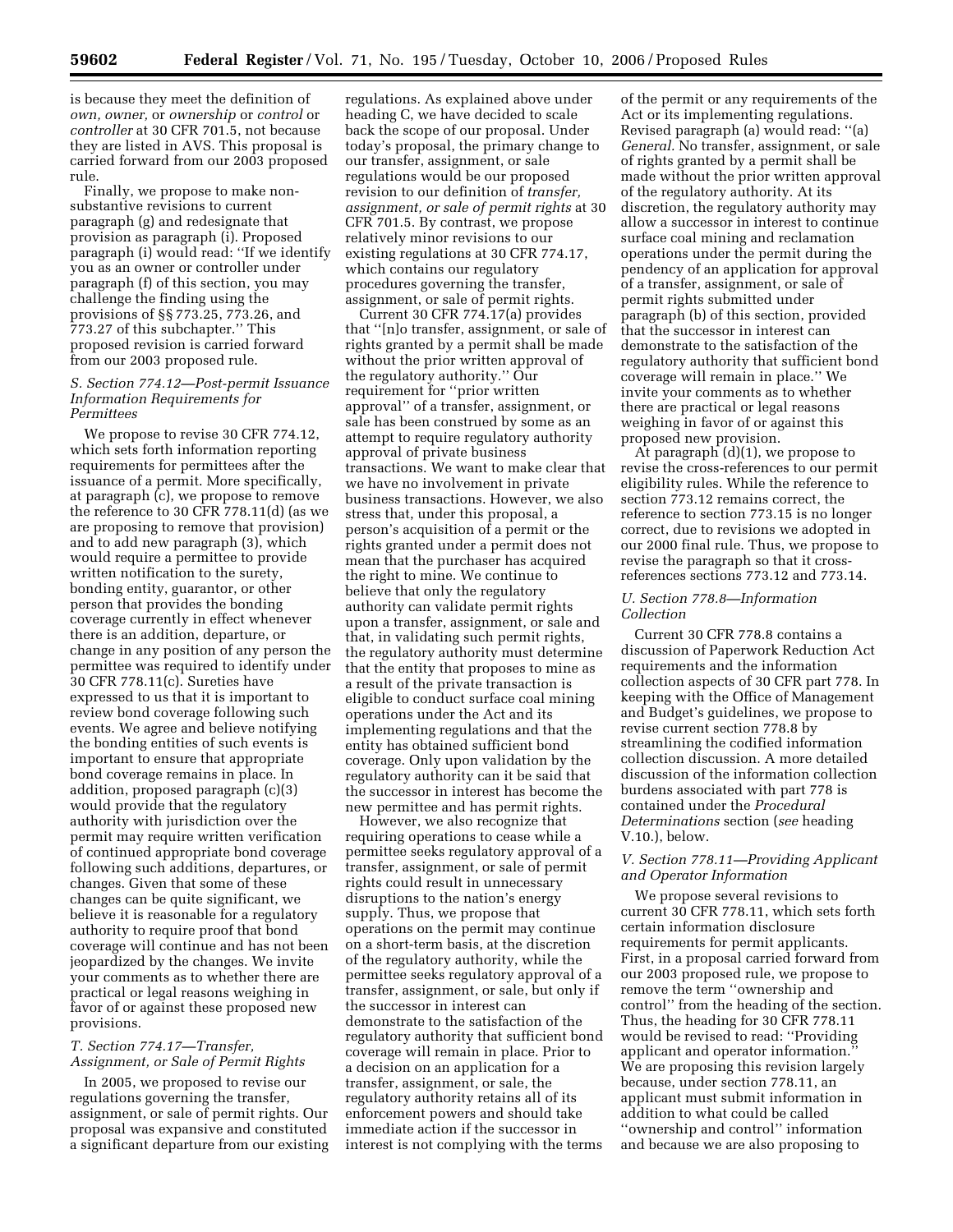remove current 30 CFR  $778.11(c)(5)$  and (d), which require an applicant to disclose all of its owners and controllers in a permit application, including its ''certified controller'' under paragraph (d). (*See* discussions above under heading A and below under this heading). As a result of these proposed changes, and the other proposed revisions discussed below, revised 30 CFR 778.11 would comport more closely with certain of the permit information requirements contained in section 507(b) of the Act. 30 U.S.C. 1257(b). While some of the persons identified in revised 30 CFR 778.11 would in fact be owners or controllers under our regulatory definitions, the broad term ''applicant and operator'' information more aptly describes the range of information an applicant would be required to disclose.

Current 30 CFR 778.11(a)(1) requires an applicant to identify whether it and its operator are ''corporations, partnerships, sole proprietorships, or other business entities.'' As we did in our 2003 proposed rule, we today propose to add ''associations'' to this list of business entities to conform the provision more closely to section 507(b)(4) of the Act.

We propose to remove current paragraph 778.11(b)(4), which requires an applicant to disclose the identity of the person(s) responsible for submitting the Federal Coal Reclamation Fee Report (Form OSM–1) and for remitting the fee to OSM. As a practical matter, this information may not be known at the time of the application, and therefore, characterizing it as an application requirement seems improper. Moreover, the requirements for submission of OSM–1 forms and reclamation fee payments are clearly provided for under Subchapter R of our rules; an overlapping requirement is not necessary. Finally, the current provision requires States to obtain this information even though mining operators pay the reclamation fee to OSM. We see no reason to impose an information collection burden on the States when they have no use for the information. By removing the provision, we would also reduce the information collection burden on permit applicants. This proposed revision was not contained in either our 2003 or 2005 proposed rules.

We propose to replace current paragraph (b)(4) with a new provision that would require an applicant to disclose the identity of each business entity in the applicant's and operator's organizational structure, up to and including the ultimate parent entity of the applicant and operator. This

proposed provision is based on our discussions with our State co-regulators, who explained that it is important for a regulatory authority to obtain this information at the time of application, particularly if we remove the requirement for applicants to disclose all of their owners and controllers (*see*  discussion under this heading, below). Under this proposal, an applicant would only have to identify the business entities in its and its operator's organizational structures and not, for example, the officers, directors, and shareholders of each of those entities. This proposed provision was not contained in our 2003 or 2005 proposed rules.

We also propose to revise paragraph 778.11(c). A permit applicant must provide certain information for the persons listed in the provision. We propose to add ''partner'' and ''member'' to this list of persons and to reorder the list. We propose to add ''partner'' because that term is used in section 507(b)(4) of the Act and because partnerships are common business entities in the coal mining industry. Likewise, limited liability companies, comprised of ''members,'' have become prevalent in the industry. Thus, we propose to include the term ''member'' to ensure that we obtain the necessary information for members of a limited liability company. We also propose to redesignate current 30 CFR 778.11(c)(4) as 30 CFR 778.11(c)(6) and revise it to read: ''Person who owns, of record, 10 percent or more of the applicant or operator.'' This proposed change comports with section 507(b)(4) of the Act.

As we explain under heading A, above, in conjunction with revising the definition of *control* or *controller,* we propose to remove the requirement at current 30 CFR 778.11(c)(5), which requires an applicant to identify all of its owners or controllers in a permit application (though we would still obtain ownership information under proposed paragraph (c)(6) and some of the persons a permit applicant identifies under section 778.11 would likely, in fact, be controllers under our regulatory definition). We propose this revision because we believe it is important to establish ''bright line,'' objective permit information requirements. As explained above, we propose to retain a definition of control that vests regulatory authorities with discretion to make factspecific findings of control on a case-bycase basis; we have concluded that it is difficult to impose an objective reporting requirement based on that type of definition. Even though we propose to remove this reporting

requirement, we are confident that the disclosure requirements at sections 507(b) and 510(c) of the Act, as implemented in our regulations at 30 CFR 778.11, 778.12, and 778.14, will give regulatory authorities information sufficient to enforce the ownership and control provisions of section 510(c), as well as other provisions of the Act.

Finally, we propose to remove current 30 CFR 778.11(d), which was part of NMA's challenge to our 2000 final rule. This section provides that ''[t]he natural person with the greatest level of effective control over the entire proposed surface coal mining operation must submit a certification, under oath, that he or she controls the proposed surface coal mining operation.'' NMA challenged the provision on procedural and substantive grounds, claiming, among other things, that it is vague and raises self-incrimination concerns. In order to settle this claim, we agreed to propose a revision to clarify the applicability and scope of the provision, which we did in our 2003 proposed rule. However, after receiving input from our State co-regulators, we propose to remove this provision from our regulations. Our sense is that this concept is ultimately unworkable given that an applicant may not know the identity of this person at the time of application and the identity of the person may change over time. As a result of this proposed revision, we also propose to redesignate current paragraph 778.11(e) as 778.11(d).

Although we are proposing a new information collection at proposed paragraph (b)(4), the revisions we propose at 30 CFR 778.11 would result in a net reduction in the information disclosure requirements for applicants and in the information collection requirements for us and State regulatory authorities.

### *W. Section 843.21—Procedures for Improvidently Issued State Permits*

We propose to remove 30 CFR 843.21 in its entirety. Section 843.21 sets forth Federal procedures relative to Stateissued permits that may have been improvidently issued based on certain ownership or control relationships. This section provides for direct Federal inspection and enforcement, including our authority to issue notices of violation and cessation orders, if, after an initial notice, a State fails to take appropriate action or show good cause for not taking action with respect to an improvidently issued State permit. We have decided to propose its removal for the two reasons discussed in more detail below. Further, its removal will provide greater regulatory stability through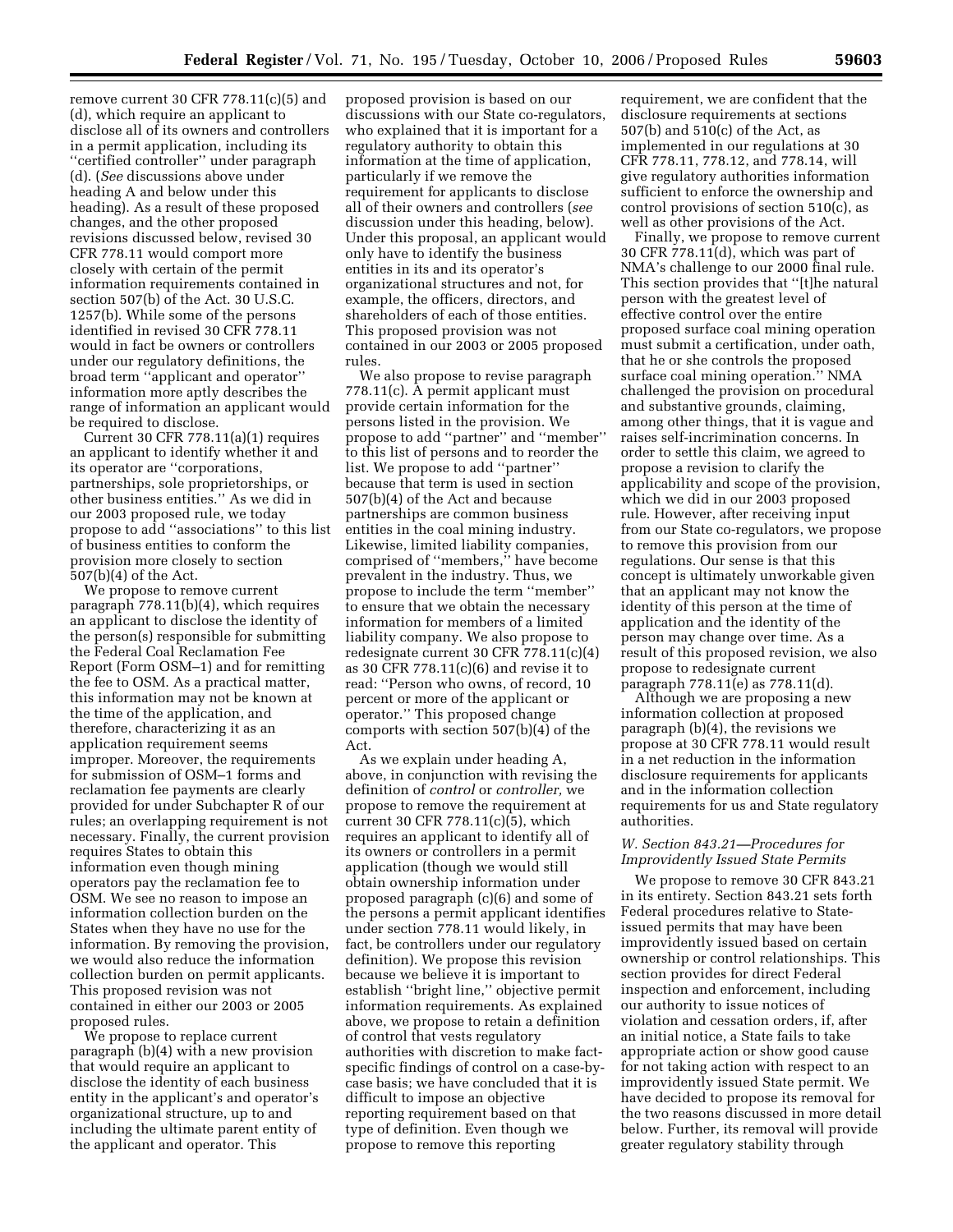clarification of the State/Federal relationship related to permitting in primacy States, which has been a source of great confusion for many years. *See, e.g., Coteau Prop. Co.* v. *Dep't of the Interior,* 53 F.3d 1466, 1472 (8th Cir. 1995) (''there exists a state of general confusion regarding SMCRA's allocation of power between OSM and primacy states'').

First, we are proposing to remove section 843.21 because it is no longer needed. We first adopted regulations concerning improvidently issued permits on April 28, 1989 (54 FR 18438). (A discussion of the subsequent regulatory history and related litigation leading up to the present is found above under ''Background to the Proposed Rule.'') In our 2003 proposal (68 FR 75036), we proposed to eliminate the various provisions of 30 CFR 843.21 that required posting of notices and findings on the Internet. In addition, pursuant to our settlement with NMA, we proposed to clarify the basis for a notice under 30 CFR 843.21(a).

Since we issued our 2003 proposal, we have reviewed our historic use of this section. Since 1989, when this rule was first promulgated, we have found no record of OSM taking enforcement action under its provisions against a permittee holding a State-issued permit. From 1989 through 1995, we issued fewer than 50 initial notices of improvidently issued permits to State regulatory authorities. In those cases, the issue that gave rise to the initial notice was resolved prior to the point at which OSM would have taken direct enforcement action against the permittee holding the State-issued permit. Since 1996, we have not even issued an initial notice for an improvidently issued permit to any State regulatory authority. The fact that we have not had a need to use the provisions of section 843.21 at all in at least a decade demonstrates that State regulatory authorities are making proper permit eligibility determinations pursuant to section 510 of the Act, 30 U.S.C. 1260, and their State-program counterparts and, in the rare case of improvident permit issuance, properly applying State counterparts to our improvidently issued permit regulations. (Under our improvidently issued permit regulations—currently found at 30 CFR 773.21 through 773.23—and the State counterparts to those regulations, a regulatory authority can initiate procedures to suspend or rescind permits it has improvidently issued due to certain ownership or control relationships.)

Further, most, if not all, of the initial notices OSM did issue under section

843.21 prior to 1996 would not have been valid under the D.C. Circuit's subsequent decisions in *NMA* v. *DOI I*  and *NMA* v. *DOI II*, which limited the scope of our rules implementing section 510(c) of the Act. (The *NMA* v. *DOI*  decisions are discussed in greater detail above under ''Background to the Proposed Rule'' and at 65 FR 79582–84.) Consequently, we believe there is no longer a need for the provisions of 30 CFR 843.21 authorizing OSM to take direct enforcement action against an operation with a State-issued permit that may have been improvidently issued.

The second reason for proposing the removal of section 843.21 is that a recent event has caused us to examine further our oversight role relative to State permitting decisions. On October 21, 2005, the Department of the Interior's Assistant Secretary for Land and Minerals Management (ASLMM) issued a final decision concerning a citizen group's request that OSM conduct a Federal inspection in a case where the citizen's group was dissatisfied with a State regulatory authority's decision to issue a coal mining permit. (A copy of the ASLMM's October 21, 2005, final decision is contained in the administrative record for this rulemaking.) The citizen's group requested an inspection even though mining on the permit had not yet commenced and the citizen's group failed to prosecute a direct appeal of the State's permitting decision in State tribunals.

In her decision, the ASLMM pointed out that ''OSM intervention at any stage of the state permit review and appeal process would in effect terminate the state's exclusive jurisdiction over the matter and [would frustrate SMCRA's] careful and deliberate statutory design.'' *See also Bragg* v. *Robertson,* 248 F. 3d 275, 288–289, 293–295 (4th Cir. 2001) (regulation under SMCRA is ''mutually exclusive, either Federal or State law regulates coal mining activity in a State, but not both simultaneously''; primacy States have ''exclusive jurisdiction'' over surface coal mining operations on nonfederal lands within their borders). The final decision also explained that in a ''primacy state, permit decisions and any appeals are solely matters of the state jurisdiction in which OSM plays no role.'' In support of this statement, the final decision cited the following passage from *In re: Permanent Surface Mining Regulation Litig.,* 653 F.2d 514 (DC Cir. 1981) (*PSMRL*):

In an approved and properly enforced state program, the state has the primary responsibility for achieving the purposes of the Act. First, *the State is the sole issuer of* 

*permits.* In performing this centrally important duty, the state regulatory authority decides who will mine in what areas, how long they may conduct mining operations, and under what conditions the operations will take place. See Act §§ 506, 510. It decides whether a permittee's techniques for avoiding environmental degradation are sufficient and whether the proposed reclamation plan is acceptable. Act § 510(b).

\* \* \* \* \* *Administrative and judicial appeals of permit decisions are matters of state jurisdiction in which the Secretary [of the Interior] plays no role.* Act § 514.

#### *Id.* at 519 (emphasis added).

The ASLMM's decision has caused us to look more carefully at the statutory and regulatory scheme governing our oversight role related to State permitting decisions and, in particular, the propriety of retaining section 843.21. Inasmuch as current section 843.21 authorizes direct Federal enforcement against State permittees based on State permitting decisions, it is inconsistent with the ASLMM's decision, and arguably inconsistent with *PSMRL's*  admonition that a primacy State is the ''sole issuer of permits'' within the State.

Further, under SMCRA, State permitting is entirely separate from Federal inspections and associated Federal enforcement. The statutory provisions related to permit application review and permit decisions are found at section 510 of the Act, 30 U.S.C. 1260, and appeals of permitting decisions are provided for under section 514 of the Act, 30 U.S.C. 1264. Nothing in these statutory provisions discusses inspections—the predicate to Federal enforcement under section 521 of the Act (30 U.S.C. 1271)—in connection with State permitting decisions, and certainly nothing in these provisions mandates Federal intervention in State permitting decisions.

The Act's provisions for Federal inspections expressly provide that such inspections are of mining ''operations.'' *See* SMCRA section 517(a), 30 U.S.C. 1267(a) (referring to inspections of surface coal mining and reclamation operations) and SMCRA section 521(a) (referring to inspections of surface coal mining operations). The definitions of *surface coal mining and reclamation operations* and *surface coal mining operations* at SMCRA sections 701(27) and (28), 30 U.S.C. 1291(27) and (28), do not mention anything about permits or permitting decisions. Instead, those definitions refer to activities and the areas upon which those activities occur. In short, the purpose of a Federal inspection is to determine what is happening at the mine, and, thus,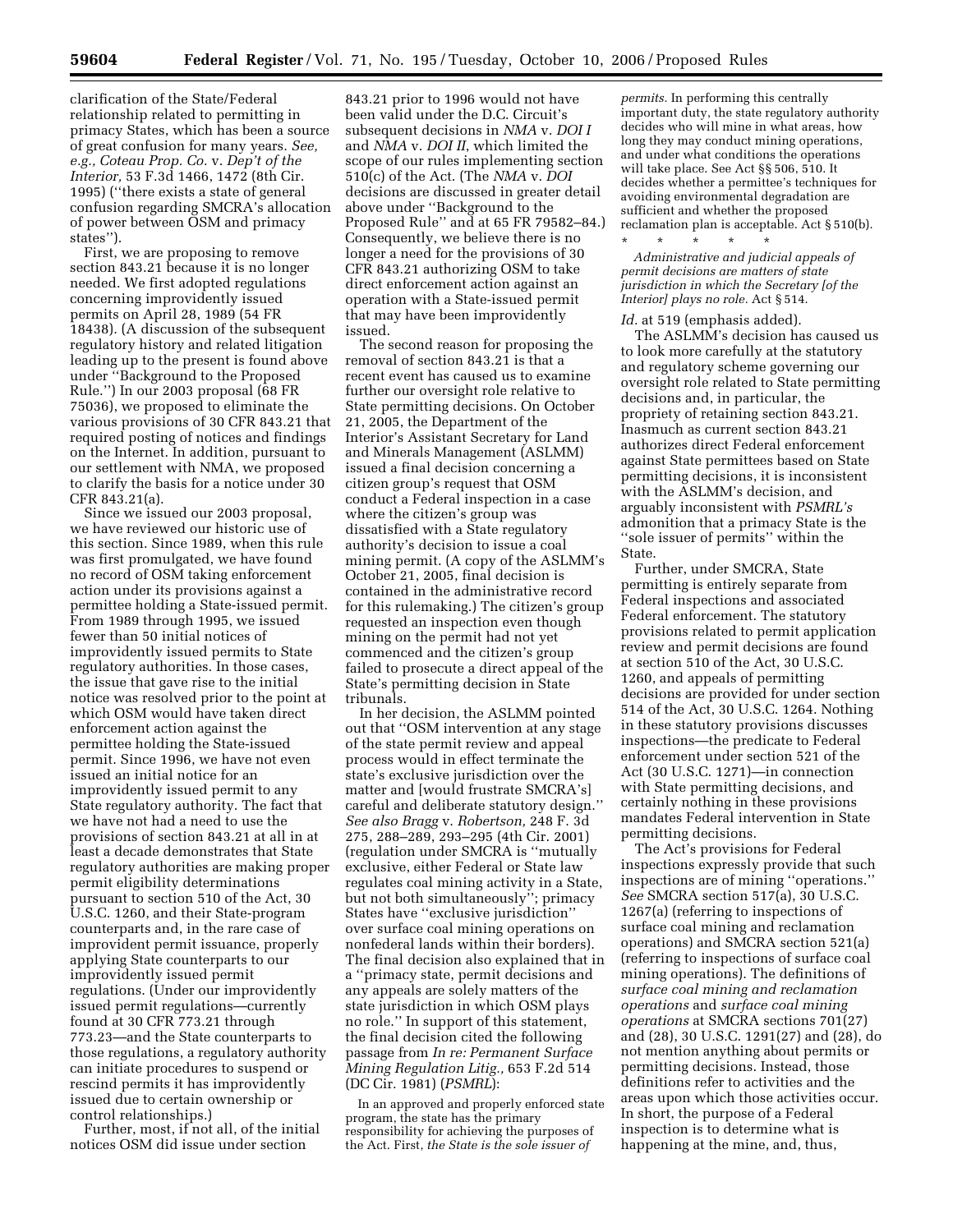SMCRA's inspection and enforcement provisions do not readily apply to State permitting decisions because they are not activities occurring at the mine. *See*, *e.g.*, *Coteau*, 53 F.3d at 1473 (''Permitting requirements such as revelation of ownership and control links are not likely to be verified through the statutorily-prescribed method of physical Federal inspection of the mining operation  $* * * * \dots$ . In sum, we believe that Congress provided for inspection and enforcement for activities occurring at the mine, and purposely excluded permitting activities from the operation-specific inspection and enforcement process. Instead, the Secretary of the Interior's ''ultimate power over lax state enforcement is set out in section 521(b) of the Act [30 U.S.C. 1271(b)].'' *PSMRL*, 653 F.2d at 519. The Secretary's power under section 521(b) includes taking over an entire State permit-issuing process. *Id*.

We recognize that in the preamble to our December 19, 2000, final rule—in which we, among other things, repromulgated section 843.21—we stated that, in *NMA* v. *DOI II*, the U.S. Court of Appeals for the DC Circuit upheld our ability to take remedial action relative to improvidently issued State permits. 65 FR 79653. We still believe that that is one possible reading of the decision; however, after further review, we believe the better interpretation is that *NMA* v. *DOI II*, when taken together with the same court's decision in *PSMRL*, the ASLMM's final decision, and the statutory framework discussed above, does not support retention of section 843.21.

In *NMA* v. *DOI II*, the DC Circuit addressed, among other things, NMA's assertion that our 1997 version of section 843.21 (*see* 62 FR 19450) impinged on State primacy. The DC Circuit agreed with NMA and invalidated our improvidently issued State permit regulations. 177 F.3d at 9. In invalidating section 843.21, the court noted that section 521 of the Act ''sets out specific procedural requirements to be met before the Secretary may take remedial action against a state permittee.'' *Id*. Ultimately, the court concluded that our 1997 version of section 843.21 was invalid because it did not comply with the procedural requirements of section 521(a)(3) of the Act. *Id*. In our 2000 preamble, we interpreted the *NMA* v. *DOI II* decision as holding that our ability to take enforcement action against improvidently issued State permits is authorized by section 521 of the Act, as long as we adhere to the specific procedures set forth in that section.

Thus, in our 2000 final rule, we attempted to cure the perceived defect in the 1997 version of section 843.21 by repromulgating it in accordance with the procedures set forth in section 521 of the Act. 65 FR 79652. NMA timely challenged our 2000 rule, including section 843.21, but we ultimately settled that litigation by agreeing to propose new rules.

As mentioned above, we reassessed the viability of section 843.21, including our analysis of the *NMA* v. *DOI II*  decision, in light of the ASLMM's final decision. Upon reexamination, another possible reading of *NMA* v. *DOI II*, as it relates to our 1997 version of section 843.21, is that the court identified section 521(a)(3) of the Act as the only procedures under which we can take enforcement action against a State permittee, but did not expressly hold that our improvidently issued State permits regulations could, if amended, fall within the contours of section 521(a)(3). For a number of reasons, we now believe this is the better reading of *NMA* v. *DOI II*.

For example, we have already discussed the fact that a Federal inspection of mining *operations* is a predicate to Federal enforcement under section 521(a) and that there is a mismatch between these types of inspections and alleged permitting defects. Further, the ASLMM's decision and SMCRA's statutory scheme suggest that there is no Federal role in State permitting decisions. Finally, up until our 2000 final rule, our provisions related to Federal enforcement against State permittees resulting from the inspections identified in section 521(a) were contained in 30 CFR 843.12, and it is clear from the regulatory history that we have historically intended sections 843.11 and 843.12 to be the only regulatory provisions for Federal enforcement actions against State permittees based on the inspections identified in section 521(a) of the Act. When we repromulgated section 843.21, we unintentionally created overlapping provisions implementing section 521(a) of the Act. Removing section 843.21 would remove any confusion or uncertainty created by these unintentionally overlapping provisions.

Based on the preceding discussion, we have reexamined the need and statutory basis for current section 843.21. While we recognize that there may be legal arguments in support of retaining the rule, we have determined that its removal would be more consistent with the ASLMM's decision discussed above and the framework of SMCRA. As such, we propose to delete 30 CFR 843.21.

### *X. Sections 847.11 and 847.16— Criminal Penalties and Civil Actions for Relief*

During the course of litigation over our 2000 final rule, NMA claimed that certain of the rule's ''alternative enforcement'' provisions unlawfully abrogate State prosecutorial discretion by making it mandatory for States to seek criminal penalties or institute civil actions for relief when certain specified conditions occur. *See* sections 30 CFR 847.11 (criminal penalties), 847.16 (civil actions for relief), and 847.2(c) (requiring State regulatory programs to include criminal penalty and civil action provisions that are no less stringent than the Federal requirements). Upon further reflection, we agreed that the regulatory authority—Federal or State—should retain the discretion to evaluate the severity of a violation and ultimately to determine whether referral for alternative enforcement is warranted. As such, and in order to settle NMA's claim, we proposed in 2003 to revise our regulations at 30 CFR 847.11 and 847.16 to remove the mandatory nature of referrals for alternative enforcement. In today's proposed rule, we carried forward this aspect of our 2003 proposed rule. Specifically, we propose to change the word ''will'' to ''may'' in the operative provisions to underscore that a regulatory authority ''may,'' but is not obligated to, refer a particular matter for alternative enforcement.

### **III. Clarifications to the Preamble to Our 2000 Ownership and Control Final Rule**

As explained above, as part of our settlement with NMA, we agreed to publish certain clarifications to the preamble supporting our 2000 final rule. Like the corresponding preamble provisions in our 2000 final rule, the clarifications we announce today do not impose regulatory requirements. As such, we are not seeking public comments on these issues, and we do not expect to address these topics again in any final rule.

1. In *NMA* v. *DOI I*, the court of appeals explained that, as a general rule, we may not deny a permit based on violations of persons who own or control the applicant (so-called ''upstream'' owners and controllers). However, the court explained: ''OSM has leeway in determining who the applicant is. As [NMA] concedes, OSM has the authority, in instances where there is subterfuge, to pierce the corporate veil in order to identify the real applicant.'' *NMA* v. *DOI I*, 105 F.3d at 695. Thus, the court held, ''once OSM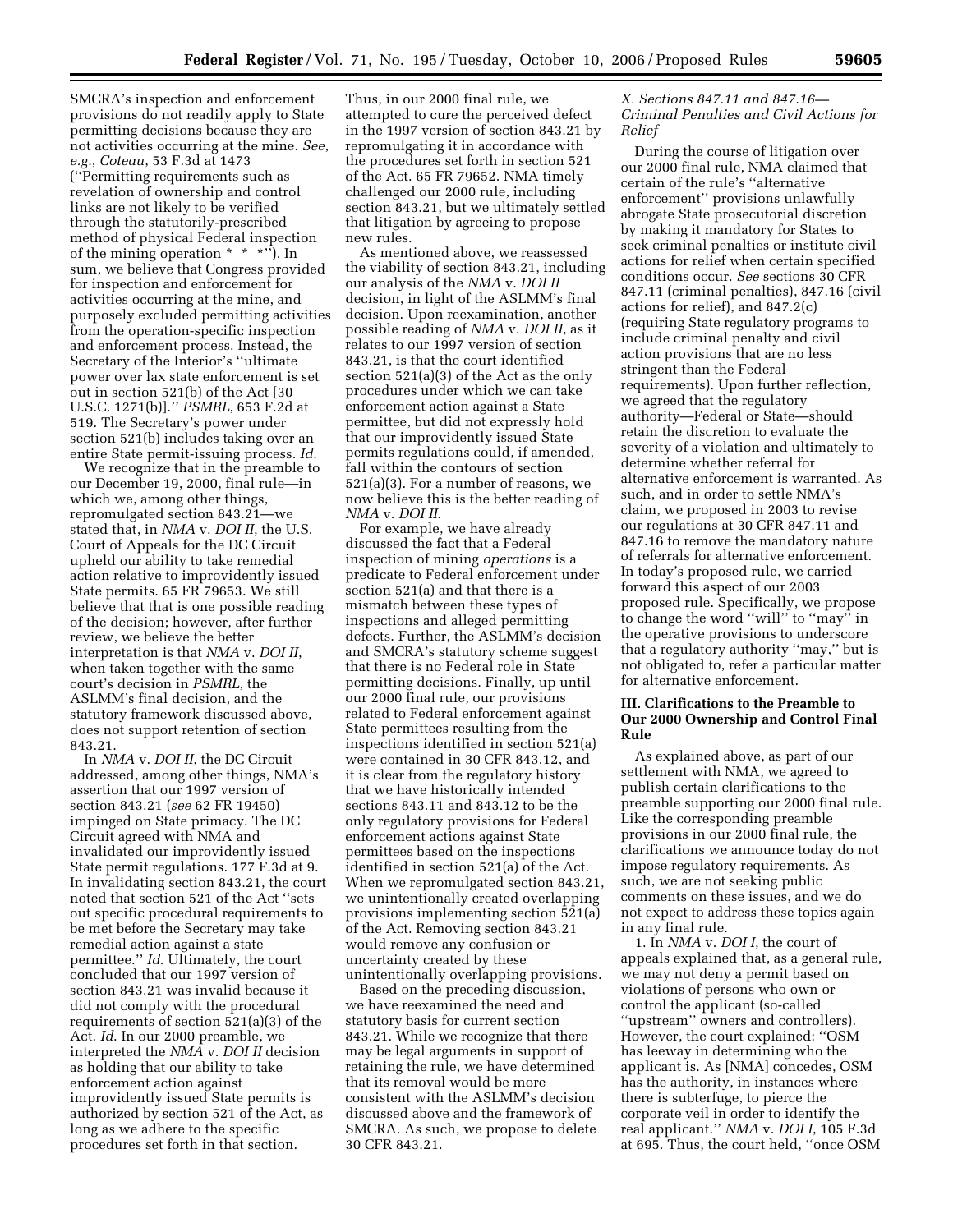has determined that it has the true applicant before it, OSM's power is constrained by the specific statutory language of section 510(c)—only those violations of operations owned or controlled by the applicant are relevant.'' *Id*.

At 65 FR 79609 through 79611 of the preamble of our 2000 final ownership and control rule, there is substantial discussion of the ''true applicant'' concept and a related discussion of corporate veil-piercing. In that portion of the 2000 final rule's preamble, our intent was to explain why we chose not to define the term ''true applicant,'' as well as to identify a non-exclusive list of theories that may be available to a regulatory authority in attempting to ascertain the identity of the true applicant. This general preamble language was not intended to impose any regulatory requirement on regulatory authorities.

Nonetheless, confusion has arisen as to whether we are directing State regulatory authorities, via preamble language, to use any of the identified theories to identify the true applicant. To settle a claim brought by NMA in its judicial challenge to our 2000 final rule, we today clarify that we are not directing State regulatory authorities to use any of the three identified tools, or any other particular means, in ascertaining whether the nominal permit applicant is also the true applicant. Should a State attempt to pierce a corporate veil or otherwise ascertain the identity of the true applicant, it is for the State to decide which legal authorities it can and will advance. Ultimately, however, each permitting authority—whether State or Federal—must be satisfied that it indeed has the ''true applicant before it.'' *NMA*  v. *DOI I*, 105 F.3d at 695. As we stated in the preamble of the 2000 final rule:

In most cases, the nominal applicant (the person whose name appears on the permit application) will also be the true applicant. \* \* However, if the regulatory authority has reason to believe that the nominal applicant is not the true applicant, the regulatory [authority] should conduct an investigation to determine the identity of the true applicant. In short, each regulatory authority should consider the totality of circumstances in determining whether the nominal applicant is also the true applicant.

### 65 FR 79610–11.

2. Section 773.12 of our 2000 final rule requires regulatory authorities to determine whether permit applicants are eligible to receive a permit under section 510(c) of SMCRA, based on certain ownership or control relationships. At 65 FR 79616, in response to public comments, we

explained that permit revisions and renewals are not necessarily exempt from the requirements of section 510(c) of SMCRA. Specifically, we stated that regulatory authorities may evaluate all permitting actions, including revisions and renewals, for eligibility under section 510(c). Confusion has arisen as to whether we are directing States to conduct a section 510(c) permit eligibility review for permit revisions and renewals.

To settle a claim brought by NMA, today we clarify that we do not require States to conduct such a review for permit renewals and revisions other than transfers, assignments, or sales of permit rights under 30 CFR 774.17. However, in our view, States retain the discretion to require section 510(c) reviews for any revision or renewal. Nonetheless, we do not believe a section 510(c) review is necessarily warranted when a regulatory authority orders a revision under 30 CFR 774.10. In that circumstance, we believe that it would make little sense to conduct a section 510(c) review if such a review would preclude the permittee from correcting the problem that resulted in issuance of the revision order. Other than the clarification we announce today, the 2000 final rule's preamble discussion on this topic, including the legal rationale supporting our position, remains in force.

#### **IV. Public Comment Procedures**

*Electronic or Written comments:* If you submit written comments, they should be specific, confined to issues pertinent to this proposed rule, and explain the reason for any recommended change(s). We appreciate any and all comments, but the most useful and likely to influence decisions on a final rule will be those that either involve personal experience or include citations to and analyses of SMCRA, its legislative history, its implementing regulations, case law, other pertinent State or Federal laws or regulations, technical literature, or other relevant publications. Please note that, in the context of this proposed rule, we will not consider any comments received on our 2003 and 2005 proposals. 68 FR 75036; 70 FR 3840. To the extent your previous comments are applicable to this proposed rule, we request that you resubmit them if you want us to consider them in the context of this proposed rule.

Except for comments provided in an electronic format, you should submit three copies of your comments if practical. We will make every attempt to log all comments into the administrative record for this rulemaking, but

comments received after the close of the comment period (see **DATES**) or at locations other than those listed above (see **ADDRESSES**) may not be included in the administrative record or considered when we develop any final rule.

*Availability of Comments:* Our practice is to make comments, including names and home addresses of respondents, available for public review during regular business hours at the OSM Administrative Record Room (see **ADDRESSES**). Individual respondents may request that we withhold their home address from the rulemaking record. We will honor this request to the extent allowable by law. There also may be circumstances in which we would withhold from the rulemaking record a respondent's identity, to the extent allowed by law. If you wish us to withhold your name and/or address, you must state this prominently at the beginning of your comment, state the basis for your request, and submit your comment by regular mail, not electronically. We will make all submissions from organizations or businesses, and from individuals identifying themselves as representatives or officials of organizations or businesses, available for public inspection in their entirety.

*Public hearings:* We will hold a public hearing on the proposed rule upon request only. The time, date, and address for any hearing will be announced in the **Federal Register** at least 7 days prior to the hearing.

Any person interested in participating in a hearing should inform Mr. Earl Bandy (see **FOR FURTHER INFORMATION CONTACT**), either orally or in writing by 4:30 p.m., Eastern time, on October 31, 2006. If no one has contacted Mr. Bandy to express an interest in participating in a hearing by that date, a hearing will not be held. If only one person expresses an interest, a public meeting rather than a hearing may be held, with the results included in the administrative record for this rulemaking.

The public hearing will continue on the specified date until all persons scheduled to speak have been heard. If you are in the audience and have not been scheduled to speak and wish to do so, you will be allowed to speak after those who have been scheduled. We will end the hearing after all persons scheduled to speak and persons present in the audience who wish to speak have been heard. To assist the transcriber and ensure an accurate record, we request, if possible, that each person who speaks at a public hearing provide us with a written copy of his or her testimony.

*Public meeting:* If there is only limited interest in a hearing at a particular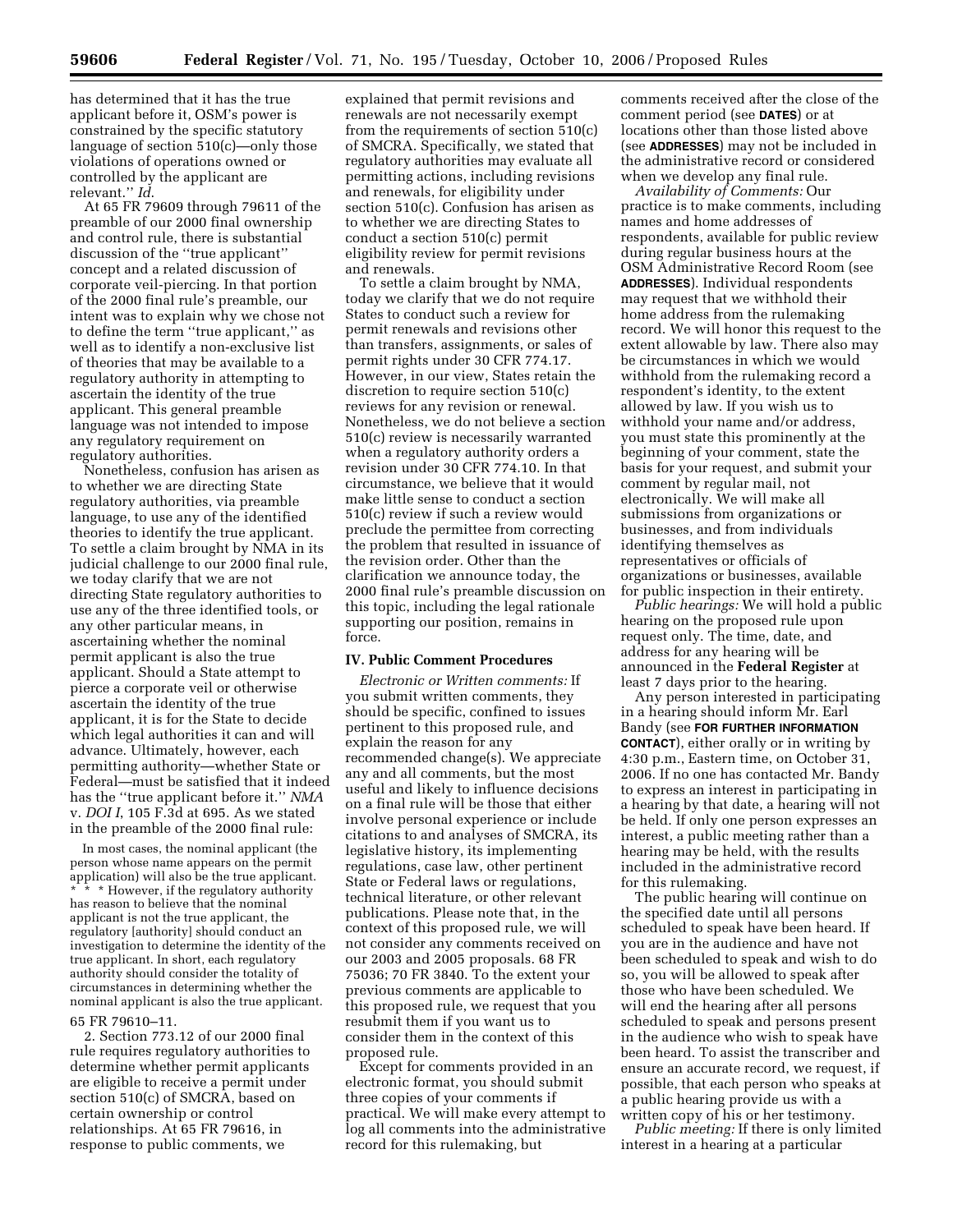location, a public meeting, rather than a public hearing, may be held. Persons wishing to meet with us to discuss the proposed rule may request a meeting by contacting the person listed under **FOR FURTHER INFORMATION CONTACT**. All meetings will be open to the public and, if possible, notice of the meetings will be posted at the appropriate locations listed under **ADDRESSES**. A written summary of each public meeting will be made a part of the administrative record for this rulemaking.

## **V. Procedural Determinations**

## *1. Executive Order 12866—Regulatory Planning and Review*

This proposed rule is not considered a significant regulatory action under the criteria of Executive Order 12866.

a. The proposed rule will not have an effect of \$100 million or more on the economy. It will not adversely affect in a material way the economy, productivity, competition, jobs, the environment, public health or safety, or State, local, or Tribal governments or communities. The proposed revisions to the regulations will not have an adverse economic impact on the coal industry or State regulatory authorities.

The proposed revisions would result in a reduction in expenses for the coal industry and State regulatory authorities because of proposed programmatic changes to the regulations that would reduce the reporting burden for certain types of applicants and transactions. Expenses would be reduced primarily due to the fact that, as a result of our proposed revision to the definition of *transfer, assignment, or sale of permit rights* at 30 CFR 701.5, fewer transactions or events would qualify as a transfer, assignment, or sale requiring an application and regulatory approval under 30 CFR 774.17. In addition, permit applicants would no longer have to identify all of their controllers in a permit application under 30 CFR 778.11(c), and State regulatory authorities would no longer have to enter that information into AVS under 30 CFR 773.8(b)(1).

The programmatic changes to the regulations are estimated to result in a savings to the coal industry of approximately \$251,000 per year, and a savings to the State and Federal regulatory authorities of approximately \$127,000 per year. Paragraph 10, below, contains tables indicating the changes in the information collection burdens for Parts 773, 774, and 778. The tables for Parts 774 and 778 indicate an increase in total annual burden hours. However, the net increase for those parts is due to an increase in the number of

respondents and not to a net increase in the per respondent burden hours. None of the changes in the proposed rule would significantly alter the fundamental conceptual framework of our regulatory program.

b. This proposed rulemaking would not create a serious inconsistency or otherwise interfere with an action taken or planned by another agency.

c. This proposed rulemaking would not alter the budgetary effects of entitlements, grants, user fees, loan programs, or the rights and obligations of their recipients.

d. This proposed rulemaking does not raise novel legal or policy issues.

### *2. Regulatory Flexibility Act*

The Department of the Interior certifies that this proposed rule will not have a significant economic impact on a substantial number of small entities under the Regulatory Flexibility Act (5 U.S.C. 601 *et seq.*). As previously stated, the proposed revisions to the regulations would likely reduce the cost of doing business for the regulated industry and State regulatory authorities and, therefore, would not have an adverse economic impact on the coal industry or State regulatory authorities. In addition, the proposed rulemaking would produce no adverse effects on competition, employment, investment, productivity, innovation, or the ability of United States enterprises to compete with foreign-based enterprises in domestic or export markets.

### *3. Small Business Regulatory Enforcement Fairness Act*

For the reasons previously stated, this proposed rule is not a major rule under 5 U.S.C. 804(2), the Small Business Regulatory Enforcement Fairness Act. This proposed rule:

a. Does not have an annual effect on the economy of \$100 million or more.

b. Will not cause major increases in costs or prices for consumers, individual industries, Federal, State, or local government agencies, or geographic regions.

c. Does not have significant adverse effects on competition, employment, investment, productivity, innovation, or the ability of United States-based enterprises to compete with foreignbased enterprises.

### *4. Unfunded Mandates Reform Act of 1995*

For the reasons previously stated, this proposed rule would not impose an unfunded mandate on State, local, or Tribal governments or the private sector of more than \$100 million per year. The proposed rule does not have a

significant or unique effect on State, local, or Tribal governments or the private sector. A statement concerning information required under the Unfunded Mandates Reform Act (2 U.S.C. 1531) is not required.

### *5. Executive Order 12630—Takings*

We have determined that this proposed rulemaking does not have any significant takings implications under Executive Order 12630. Therefore, a takings implication assessment is not required.

### *6. Executive Order 12988—Civil Justice Reform*

In accordance with Executive Order 12988, the Office of the Solicitor has determined that this rule does not unduly burden the judicial system and meets the requirements of sections 3(a) and 3(b)(2) of the Order.

# *7. Executive Order 13132—Federalism*

For the reasons discussed above, this proposed rule does not have significant Federalism implications that warrant the preparation of a Federalism Assessment under Executive Order 13132.

### *8. Executive Order 13175—Consultation and Coordination With Indian Tribal Governments*

In accordance with Executive Order 13175, we have evaluated the potential effects of this proposed rule on Federally-recognized Indian tribes. We have determined that the proposed rule would not have substantial direct effects on the relationship between the Federal Government and Indian tribes or on the distribution of power and responsibilities between the Federal Government and Indian Tribes.

### *9. Executive Order 13211—Actions Concerning Regulations That Significantly Affect Energy Supply, Distribution, or Use*

This proposed rule is not considered a significant energy action under Executive Order 13211. For the reasons previously stated, the proposed revisions to the regulations implementing SMCRA would not have a significant effect on the supply, distribution, or use of energy.

#### *10. Paperwork Reduction Act*

The proposed rulemaking requires information collection under the Paperwork Reduction Act. In accordance with 44 U.S.C. 3507(d), we have submitted the information collection and record keeping requirements for 30 CFR Parts 773, 774, and 778 to the Office of Management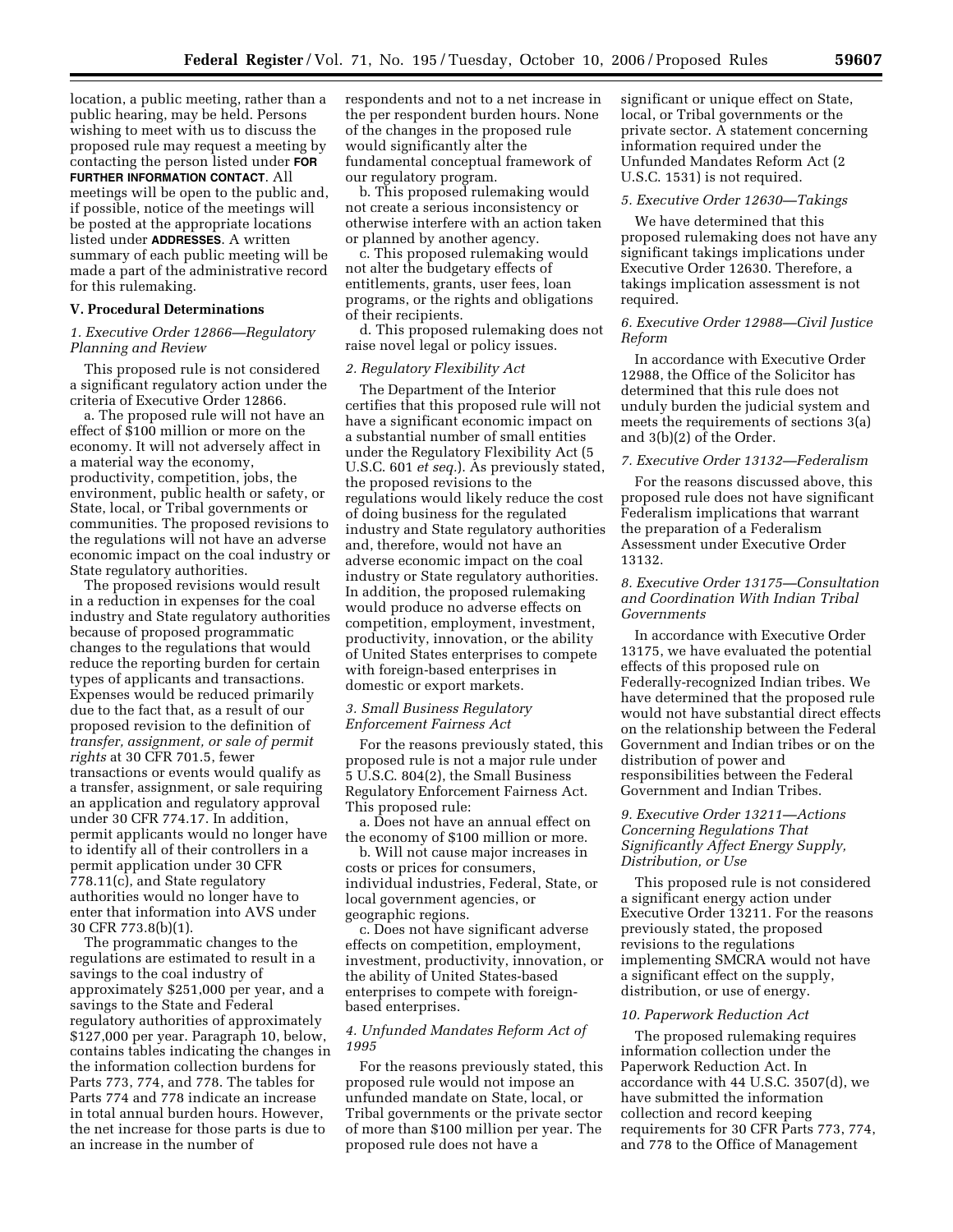and Budget (OMB) for review and approval.

### 30 CFR Part 773

*Title:* Requirements for Permits and Permit Processing.

*OMB Control Number:* 1029–0115. *Summary:* Sections 507 and 510 of SMCRA set forth requirements pertaining to, among other things,

information required from permit applicants, permit eligibility, and permit denial. Among other things, regulatory authorities use the information obtained from applicants in making permitting decisions. Our regulations at 30 CFR part 773 implement, in part, these statutory provisions.

*Bureau Form Number:* None.

*Frequency of Collection:* Occasionally.

*Description of Respondents:*  Applicants for permits to conduct surface coal mining and reclamation operations and State regulatory authorities.

*Total Annual Responses for All Respondents:* 1,470.

*Total Annual Burden Hours:* 10,955.

| INFORMATION COLLECTION FOR 30 CFR PART 773 |  |  |
|--------------------------------------------|--|--|
|                                            |  |  |

| Section                                                                          | Applicant<br>responses | Applicant<br>burden hours | Regulatory<br>authority<br>responses | Regulatory<br>authority<br>burden hours | Total hours                             | Currently<br>approved<br>hours          | Change to<br>burden hours              |
|----------------------------------------------------------------------------------|------------------------|---------------------------|--------------------------------------|-----------------------------------------|-----------------------------------------|-----------------------------------------|----------------------------------------|
| 773.6 (a) & (b)<br>773.10(c)<br>773.12<br>773.14(b)<br>773.19(b)<br>773.19(e)(2) | 326<br>32<br>85        | 1.75                      | 316<br>33<br>282<br>32<br>282<br>82  | 32<br>.5<br>n                           | 887<br>165<br>9,024<br>64<br>141<br>674 | 818<br>150<br>9,312<br>32<br>146<br>600 | 7069<br>15<br>(288)<br>32<br>(5)<br>74 |
| Totals                                                                           | 443                    |                           | 1,027                                |                                         | 10.955                                  | 11.058                                  | (103)                                  |

#### 30 CFR Part 774

*Title:* Revision; Renewal; Transfer, Assignment, or Sale of Permit Rights; Post-Permit Issuance Requirements; and Other Actions Based on Ownership, Control, and Violation Information.

*OMB Control Number:* 1029–0125. *Summary:* Sections 506 and 511 of SMCRA set forth requirements pertaining to, among other things, permit revisions; permit renewals; and transfers, assignments, or sales of permit rights. Section 507 and 510 set forth

requirements pertaining to, among other things, information required from applicants and, by extension, permittees and permit eligibility determinations. Regulatory authorities use the information collected, among other things, to determine whether a person is eligible for certain permit revisions; permit renewals; and transfers, assignments, or sales of permit rights. Our regulations at 30 CFR part 774 implement, in part, these statutory provisions.

*Bureau Form Number:* None. *Frequency of Collection:* Occasionally. *Description of Respondents:* 

Applicants for certain permit revisions, permit renewals, and transfers, assignments, or sales of permit rights; permittees required to report changes to information initially disclosed under 30 CFR 778.11; and State regulatory authorities.

*Total Annual Responses for all Respondents:* 6,983.

*Total Annual Burden Hours:* 58,525.

# INFORMATION COLLECTION FOR 30 CFR PART 774

| Section           | Applicant<br>responses | Applicant<br>burden hours | Regualtory<br>authority<br>responses | Regulatory<br>authority<br>burden hours | <b>Total hours</b> | Currently<br>approved<br>hours | Change to<br>burden hours |
|-------------------|------------------------|---------------------------|--------------------------------------|-----------------------------------------|--------------------|--------------------------------|---------------------------|
| $774.12(a)$       | 80                     |                           |                                      | 0                                       | 320                | 240                            | 80                        |
| 774.12(c)         | 433                    | 1.5                       | 408                                  | $.5\,$                                  | 854                | 490                            | 364                       |
| 774.13            | 1,978                  | 8                         | 1,929                                | 8                                       | 31,256             | 32,400                         | (1, 144)                  |
| 774.15            | 734                    | 16                        | 719                                  | 16.5                                    | 23.608             | 12.377                         | 11.231                    |
| $774.17(b)(1)$    | 142                    | 8                         |                                      | 0                                       |                    |                                |                           |
| 774.17(b)(2)<br>. | 142                    | .75                       |                                      | υ                                       |                    |                                |                           |
| $774.17(d)(1)$    |                        |                           | 138                                  | 8                                       | 2.487              | 3.657                          | (1, 170)                  |
| 774.17(e)(1)      |                        |                           | 138                                  | .5                                      |                    |                                |                           |
| 774.17(e)(2)      | 142                    | .5                        |                                      | 0                                       |                    |                                |                           |
| Totals            | 3,651                  |                           | 3.332                                |                                         | 58,525             | 49.164                         | 9,361                     |

#### 30 CFR Part 778

*Title:* Permit Application—Minimum Requirements for Legal, Financial, Compliance, and Related Information.

*OMB Control Number:* 1029–0117. *Summary:* Sections 507 and 510 of SMCRA require permit applicants to submit certain information to regulatory authorities. The required disclosures include information about the

applicant's legal identity, business structure, and business relationships; permit and violation histories; and related information. Regulatory authorities use this information, in part, to make permit eligibility determinations. Our regulations at 30 CFR part 778 implement, in part, these statutory provisions.

*Bureau Form Number:* None.

### *Frequency of Collection:* Once.

*Description of Respondents:*  Applicants for permits to conduct surface coal mining and reclamation operations and State regulatory authorities.

*Total Annual Responses for All Respondents:* 3,099.

*Total Annual Burden Hours:* 7,335.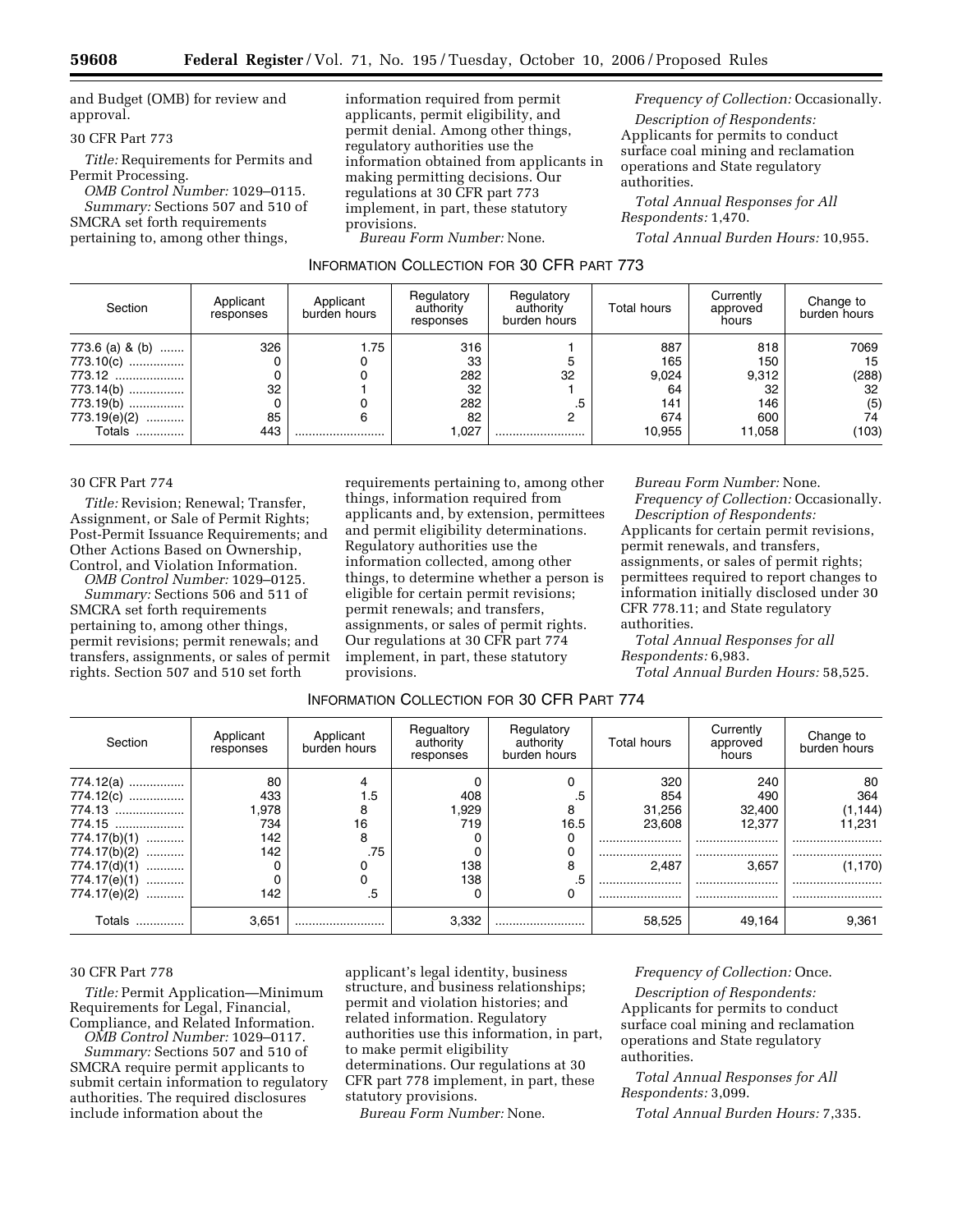| Section    | Applicant<br>responses | Applicant<br>burden hours | Regulatory<br>authority<br>responses | Regulatory<br>authority<br>burden hours | <b>Total hours</b> | Currently<br>approved<br>hours | Change to<br>burden hours |
|------------|------------------------|---------------------------|--------------------------------------|-----------------------------------------|--------------------|--------------------------------|---------------------------|
| 778.9      | 962                    | 1.15                      |                                      |                                         | 1,109              | 0.024                          | 85                        |
| 778.11     | 81                     | 5                         |                                      |                                         | 429                | 526                            | (97)                      |
| 778.12     | 81                     | 4                         |                                      |                                         | 324                | 180                            | 144                       |
| 778.13     | 81                     | 4                         |                                      |                                         | 324                | 180                            | 144                       |
| 778.14     | 81                     | 2.4                       |                                      |                                         | 194                | 120                            | 74                        |
| 778.15     | 326                    | 5                         | 316                                  |                                         | 1,946              | .806                           | 140                       |
| 778.16     | 218                    | 8                         | 215                                  |                                         | 1,896              | 1.710                          | 186                       |
| 778.17     | 326                    | 2                         | 316                                  |                                         | 968                | 903                            | 65                        |
| 778.22     | 49                     | 2                         | 47                                   |                                         | 145                | 135                            | 10                        |
| Totals<br> | 2,205                  |                           | 894                                  |                                         | 7,335              | 6,584                          | 751                       |

# INFORMATION COLLECTION FOR 30 CFR PART 778

Comments are invited on:

(a) Whether the proposed collection of information is necessary for the proper performance of OSM and State regulatory authorities, including whether the information will have practical utility;

(b) The accuracy of OSM's estimate of the burden of the proposed collection of information;

(c) Ways to enhance the quality, utility, and clarity of the information to be collected; and

(d) Ways to minimize the burden of collection on the respondents.

Under the Paperwork Reduction Act, we must obtain OMB approval of all information and recordkeeping requirements. No person is required to respond to an information collection request unless the form or regulation requesting the information has a currently valid OMB control (clearance) number. To obtain a copy of OSM's information collection clearance request, explanatory information, and related forms, contact John A. Trelease at (202) 308–2783 or by e-mail at *jtreleas@osmre.gov.* 

By law, OMB must respond to OSM's request for approval within 60 days of the publication of this proposed rule, but may respond as soon as 30 days after publication. Therefore, to ensure consideration by OMB, you must send comments regarding these burden estimates or any other aspect of these information collection and recordkeeping requirements by November 9, 2006, to the Office of Management and Budget, Office of Information and Regulatory Affairs, Attention: Interior Desk Officer, via email to *OIRA*\_*DOCKET@omb.eop.gov*, or via telefacsimile to (202) 395–6566. Also, please send a copy of your comments to John A. Trelease, Office of Surface Mining Reclamation and Enforcement, Room 202–SIB, 1951 Constitution Avenue, NW., Washington,

DC 20240, or electronically to *jtreleas@osmre.gov.* 

#### *11. National Environmental Policy Act*

We have reviewed this proposed rule and determined that it is categorically excluded from the National Environmental Policy Act of 1969, as amended, 42 U.S.C. 4332 *et seq.* In addition, we have determined that none of the ''extraordinary circumstances'' exceptions to the categorical exclusion apply. This determination was made in accordance with the Departmental Manual (516 DM 2, Appendices 1.9 and 2).

### *12. Effect of the Proposed Rule on State and Indian Programs*

Following publication of any final rule, we will evaluate the State and Indian programs approved under section 503 of SMCRA to determine any changes in those programs that may be necessary. When we determine that a particular State program provision should be amended, the particular State will be notified in accordance with the provisions of 30 CFR 732.17. On the basis of this proposed rule, we have made a preliminary determination that State program revisions will be required. The revisions in the proposed rule would apply to Indian lands as a result of the cross-referencing in 30 CFR 750.12.

### *13. Clarity of This Proposed Rule*

Executive Order 12866 requires each agency to write regulations that are easy to understand. We invite your comments on how to make this proposed rule easier to understand, including answers to questions such as the following: (1) Are the requirements in the proposed rule clearly stated? (2) Does the proposed rule contain technical language or jargon that interferes with its clarity? (3) Does the format of the proposed rule (grouping and order of sections, use of headings,

paragraphing, etc.) aid or reduce its clarity? (4) Would the rule be easier to understand if it were divided into more (but shorter) sections? (A ''section'' appears in bold type and is preceded by the symbol ''§ '' and a numbered heading: for example, § 773.14.) (5) Is the description of the proposed rule in the **SUPPLEMENTARY INFORMATION** section of this preamble helpful in understanding the proposed rule? (6) What else could we do to make the proposed rule easier to understand? Send a copy of any comments that concern how we could make this proposed rule easier to understand to: Office of Regulatory Affairs, Department of the Interior, Room 7229, 1849 C Street, NW., Washington, DC 20240. You may also e-mail the comments to this address: *Exsec@ios.doi.gov.* 

#### **List of Subjects**

#### *30 CFR Part 701*

Law enforcement, Surface mining, Underground mining.

### *30 CFR Part 773*

Administrative practice and procedure, Reporting and record keeping requirements, Surface mining, Underground mining.

# *30 CFR Part 774*

Reporting and record keeping requirements, Surface mining, Underground mining.

#### *30 CFR Part 778*

Reporting and record keeping requirements, Surface mining, Underground mining.

### *30 CFR Part 843*

Administrative practice and procedure, Law enforcement, Reporting and record keeping requirements, Surface mining, Underground mining.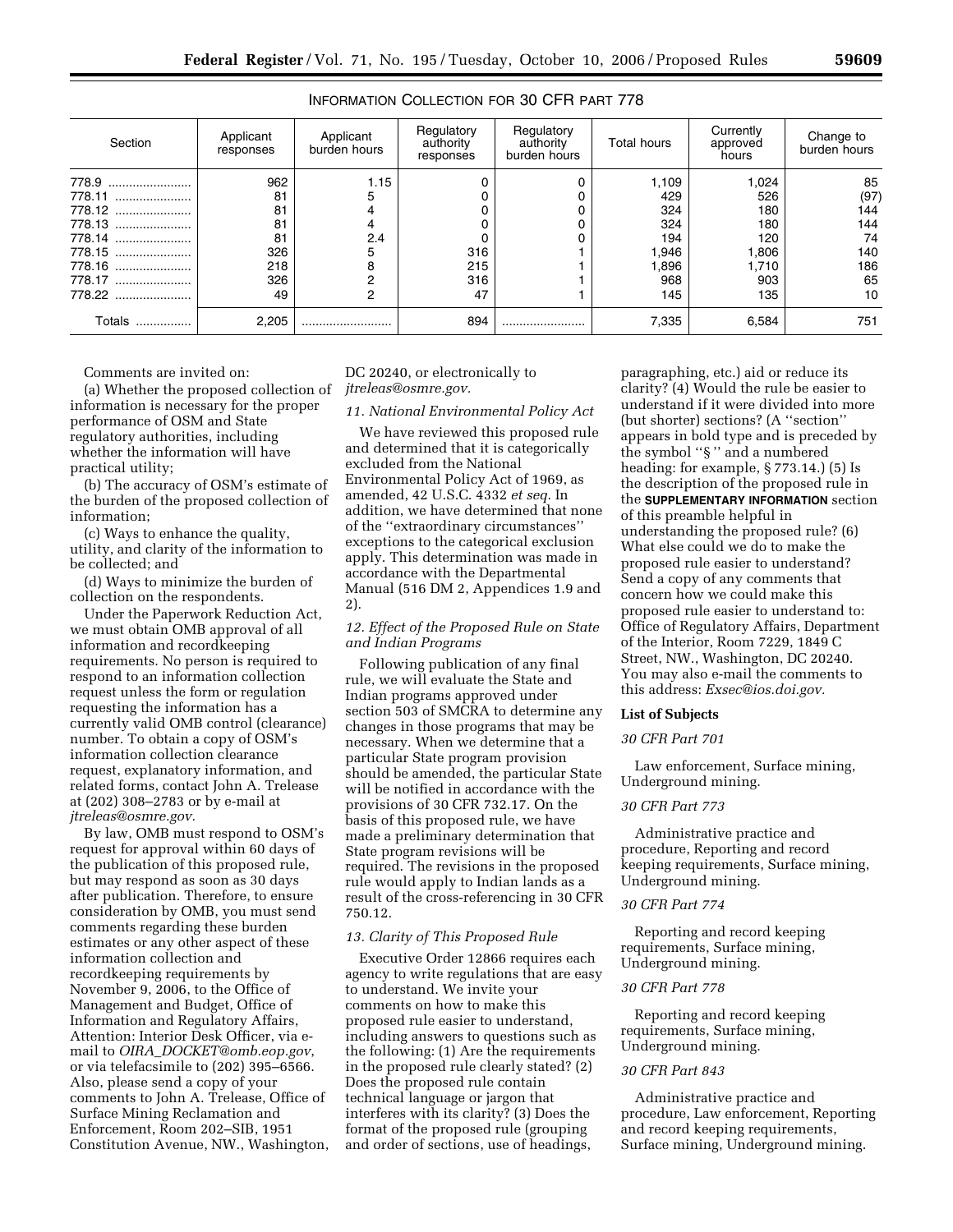#### *30 CFR Part 847*

Administrative practice and procedure, Law enforcement, Penalties, Surface mining, Underground mining.

Dated: September 26, 2006.

#### **Chad Calvert,**

*Principal Deputy Assistant Secretary, Land and Minerals Management.* 

For the reasons given in the preamble, OSM proposes to amend 30 CFR parts 701, 773, 774, 778, 843, and 847 as set forth below.

### **PART 701—PERMANENT REGULATORY PROGRAM**

1. The authority citation for part 701 continues to read as follows:

**Authority:** 30 U.S.C. 1201 *et seq.* 

2. Amend § 701.5 as follows:

a. Revise the definition of *control* or *controller.* 

b. Revise the definition of *own*, *owner*, or *ownership.* 

c. Revise the definition of *transfer, assignment, or sale of permit rights.* 

The revisions read as follows:

\* \* \* \* \*

# **§ 701.5 Definitions.**

*Control* or *controller*, when used in parts 773, 774, and 778 of this chapter, refers to or means—

(1) A permittee of a surface coal mining operation;

(2) An operator of a surface coal mining operation; or

(3) Any other person who has the ability to determine the manner in which a surface coal mining operation is conducted.

\* \* \* \* \*

*Own*, *owner*, or *ownership*, as used in parts 773, 774, and 778 of this chapter (except when used in the context of ownership of real property), means being a sole proprietor or owning of record in excess of 50 percent of the voting securities or other instruments of ownership of an entity.

\* \* \* \* \* *Transfer, assignment, or sale of permit rights* means a change of a permittee.

\* \* \* \* \*

# **PART 773—REQUIREMENTS FOR PERMITS AND PERMIT PROCESSING**

3. The authority citation for part 773 continues to read as follows:

**Authority:** 30 U.S.C. 1201 *et seq.*, 16 U.S.C. *et seq.*, 16 U.S.C. 661 *et seq.*, 16 U.S.C. *et seq.*, 16 U.S.C. 668a *et seq.*, 16 U.S.C. *et seq.*, and 16 U.S.C. 1531 *et seq.* 

4. Revise § 773.3 to read as follows:

### **§ 773.3 Information collection.**

The collections of information contained in part 773 have been approved by the Office of Management and Budget under 44 U.S.C. 3501 *et seq.*  and assigned clearance number 1029– XXX1. The information collected will be used by the regulatory authority in processing surface coal mining permit applications. Persons intending to conduct surface coal mining operations must respond to obtain a benefit. A Federal agency may not conduct or sponsor, and a person is not required to respond to, a collection of information unless it displays a currently valid OMB control number. Response is required to obtain a benefit in accordance with SMCRA. Send comments regarding burden estimates or any other aspect of this collection of information, including suggestions for reducing the burden, to the Office of Surface Mining Reclamation and Enforcement, Information Collection Clearance Officer, Room 202—SIB, 1951 Constitution Avenue, NW., Washington, DC 20240.

5. In § 773.7, revise paragraph (a) to read as follows:

### **§ 773.7 Review of permit applications.**

(a) The regulatory authority will review an application for a permit, revision, or renewal; written comments and objections submitted; and records of any informal conference or hearing held on the application and issue a written decision, within a reasonable time set by the regulatory authority, either granting, requiring modification of, or denying the application. If an informal conference is held under § 773.6(c) of this part, the decision will be made within 60 days of the close of the conference.

\* \* \* \* \* 6. In § 773.8, revise paragraph (b)(1) to read as follows:

### **§ 773.8 General provisions for review of permit application information and entry of information into AVS.**

\* \* \* \* \* (b) \* \* \* (1) The information you are required to submit under §§ 778.11 and 778.12(c) of this subchapter.

\* \* \* \* \* 7. In § 773.9, revise paragraph (a) to read as follows:

#### **§ 773.9 Review of applicant and operator information.**

(a) We, the regulatory authority, will rely upon the information that you, the applicant, are required to submit under § 778.11 of this subchapter, information from AVS, and any other available

information, to review your and your operator's organizational structure and ownership or control relationships. \* \* \* \* \*

8. In § 773.10, revise paragraphs (b) and (c) to read as follows:

### **§ 773.10 Review of permit history.**

\* \* \* \* \* (b) We will also determine if you or your operator have previous mining experience.

(c) If you or your operator do not have any previous mining experience, we may conduct an additional review under § 774.11(f) of this subchapter. The purpose of this review will be to determine if someone else with mining experience controls the mining operation.

9. In § 773.12, revise paragraphs (a)(1) and (a)(2), remove paragraphs (a)(3) and (b), and redesignate paragraphs (c), (d), and (e) as paragraphs (b), (c), and (d), respectively, to read as follows:

### **§ 773.12 Permit eligibility determination.**

- \* \* \* \* \*
	- (a) \* \* \*

(1) You directly own or control has an unabated or uncorrected violation; or

(2) You or your operator indirectly control has an unabated or uncorrected violation and your control was established or the violation was cited after November 2, 1988.

\* \* \* \* \* 10. In § 773.14, revise paragraph (b) introductory text to read as follows:

#### **§ 773.14 Eligibility for provisionally issued permits.**

\* \* \* \* \* (b) We, the regulatory authority, will find you eligible for a provisionally issued permit under this section if you demonstrate that one or more of the following circumstances exists with respect to all violations listed in paragraph (a) of this section—

\* \* \* \* \*

11. In § 773.21, revise paragraph (c) to read as follows:

#### **§ 773.21 Initial review and finding requirements for improvidently issued permits.**

\* \* \* \* \* (c) When we make a preliminary finding under paragraph (a) of this section, we must serve you with a written notice of the preliminary finding, which must be based on evidence sufficient to establish a *prima facie* case that your permit was improvidently issued.

\* \* \* \* \* 12. Amend § 773.22, by removing paragraph (d) and redesignating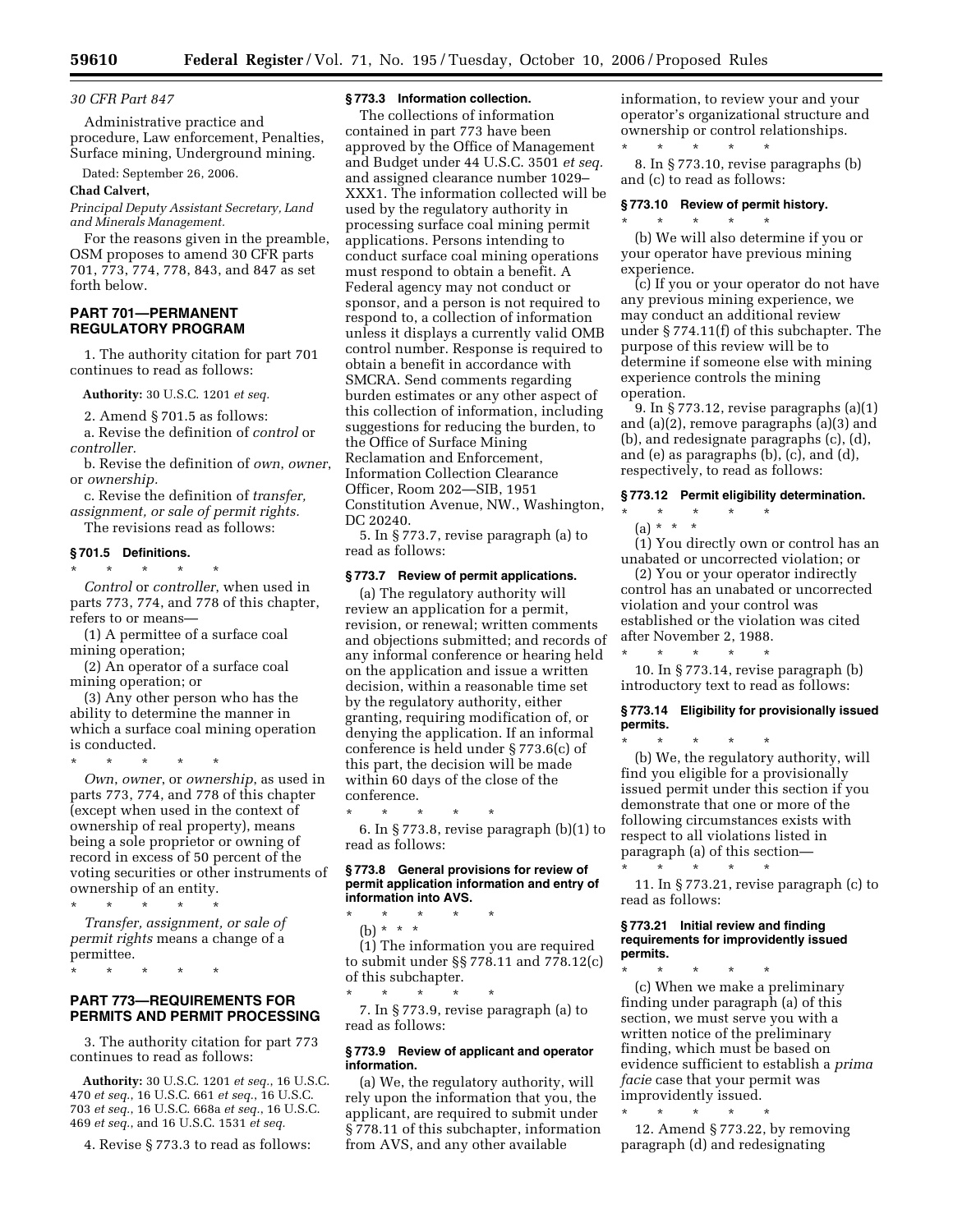paragraphs  $(e)$ ,  $(f)$ ,  $(g)$ , and  $(h)$  as  $(d)$ ,  $(e)$ , (f), and (g), respectively.

13. In § 773.23, revise paragraph (c)(2) to read as follows:

#### **§ 773.23 Suspension or rescission requirements for improvidently issued permits.**

- \* \* \* \* \*
	- $(c) * * * *$

(2) Post the notice at our office closest to the permit area.

\* \* \* \* \* 14. In § 773.26, revise the table in paragraph (a) and add new paragraph (e)

### **§ 773.26 How to challenge an ownership or control listing or finding.**

\* \* \* \* \*

to read as follows:

(a) \* \* \*

| If the challenge con-<br>cerns                                                                         | Then you must sub-<br>mit a written expla-<br>nation to                                               |
|--------------------------------------------------------------------------------------------------------|-------------------------------------------------------------------------------------------------------|
| (1) A pending State<br>or Federal permit<br>application<br>(2) Your ownership or                       | The regulatory au-<br>thority with jurisdic-<br>tion over the appli-<br>cation.<br>The regulatory au- |
| control of a surface<br>coal mining oper-<br>ation, and you are<br>not currently seek-<br>ing a permit | thority with jurisdic-<br>tion over the sur-<br>face coal mining<br>operation.                        |

\* \* \* \* \*

(e) At any time, you, a person listed in AVS as an owner or controller of a surface coal mining operation, may request an informal explanation from the AVS Office as to the reason you are shown in AVS in an ownership or control capacity. Within 14 days of your request, the AVS Office will provide a response describing why you are listed in AVS.

15. In § 773.27, revise paragraph (a) to read as follows:

### **§ 773.27 Burden of proof for ownership or control challenges.**

\* \* \* \* \* (a) When you challenge a listing of ownership or control, or a finding of ownership or control made under § 774.11(f) of this subchapter, you must prove by a preponderance of the

evidence that you either— (1) Do not own or control the entire surface coal mining operation or relevant portion or aspect thereof; or

(2) Did not own or control the entire surface coal mining operation or relevant portion or aspect thereof during the relevant time period.

\* \* \* \* \*

16. In § 773.28, revise paragraph (d) to read as follows:

**§ 773.28 Written agency decision on challenges to ownership or control listings or findings.** 

\* \* \* \* \* (d) We will post all decisions made under this section on AVS. \* \* \* \* \*

### **PART 774—REVISION; RENEWAL; TRANSFER, ASSIGNMENT, OR SALE OF PERMIT RIGHTS; POST-PERMIT ISSUANCE REQUIREMENTS; AND OTHER ACTIONS BASED ON OWNERSHIP, CONTROL, AND VIOLATION INFORMATION**

17. The authority citation for part 774 continues to read as follows:

**Authority:** 30 U.S.C. 1201 *et seq.* 

18. Revise § 774.9 to read as follows:

#### **§ 774.9 Information collection.**

(a) The collections of information contained in part 774 have been approved by the Office of Management and Budget under 44 U.S.C. 3501 *et seq.*  and assigned clearance number 1029– XXX2. Regulatory authorities will use this information to:

(1) Determine if the applicant meets the requirements for revision; renewal; transfer, assignment, or sale of permit rights;

(2) Enter and update information in AVS following the issuance of a permit; and

(3) Fulfill post-permit issuance requirements and other obligations based on ownership, control, and violation information.

(b) A Federal agency may not conduct or sponsor, and a person is not required to respond to, a collection of information unless it displays a currently valid OMB control number. Response is required to obtain a benefit in accordance with SMCRA. Send comments regarding burden estimates or any other aspect of this collection of information, including suggestions for reducing the burden, to the Office of Surface Mining Reclamation and Enforcement, Information Collection Clearance Officer, Room 202–SIB, 1951 Constitution Avenue, NW., Washington, DC 20240.

19. Amend § 774.11 as follows:

a. Revise the table in paragraph (a).

- b. Revise paragraphs (e), (f), and (g).
- c. Add new paragraphs (h) and (i).

The amendments read as follows:

### **§ 774.11 Post-permit issuance requirements for regulatory authorities and other actions based on ownership, control, and violation information.**

 $(a) * * * *$ 

| We must enter into<br>AVS all $\ldots$                                                                                   | Within 30 days after                                                                                                                |
|--------------------------------------------------------------------------------------------------------------------------|-------------------------------------------------------------------------------------------------------------------------------------|
| (1) Permit records                                                                                                       | The permit is issued<br>or subsequent<br>changes made.                                                                              |
| (2) Unabated or un-<br>corrected violations.                                                                             | The abatement or<br>correction period<br>for a violation ex-<br>pires.                                                              |
| (3) Changes to infor-<br>mation initially re-<br>quired to be pro-<br>vided by an appli-<br>cant under 30 CFR<br>778.11. | Receiving notice of a<br>change.                                                                                                    |
| (4) Changes in viola-<br>tion status.                                                                                    | Abatement, correc-<br>tion, or termination<br>of a violation, or a<br>decision from an<br>administrative or ju-<br>dicial tribunal. |

\* \* \* \* \*

(e) Entry into AVS.

(1) If you do not request a hearing, and the time for seeking a hearing has expired, we will enter our finding into AVS.

(2) If you request a hearing, we will enter our finding into AVS only if that finding is upheld on administrative appeal.

(f) At any time, we may identify any person who owns or controls an entire operation or any relevant portion or aspect thereof. If we identify such a person, we must issue a written finding to the person and the applicant or permittee describing the nature and extent of ownership or control. Our written finding must be based on evidence sufficient to establish a *prima facie* case of ownership or control.

(g) After we issue a written finding under paragraph (f) of this section, we will allow you, the person subject to the finding, 30 days in which to submit any information tending to demonstrate your lack of ownership or control. If, after reviewing any information you submit, we are persuaded that you are not an owner or controller, we will serve you a written notice to that effect. If, after reviewing any information you submit, we still find that you are an owner or controller or if you do not submit any information within the 30 day period, we must enter our finding under paragraph (f) into AVS.

(h) We need not make a finding as provided for under paragraph (f) of this section before entering into AVS the information required to be disclosed under § 778.11(b) and (c) of this subchapter; however, the mere listing in AVS of a person identified in § 778.11(b) or (c) does not create a presumption or constitute a determination that such person owns or